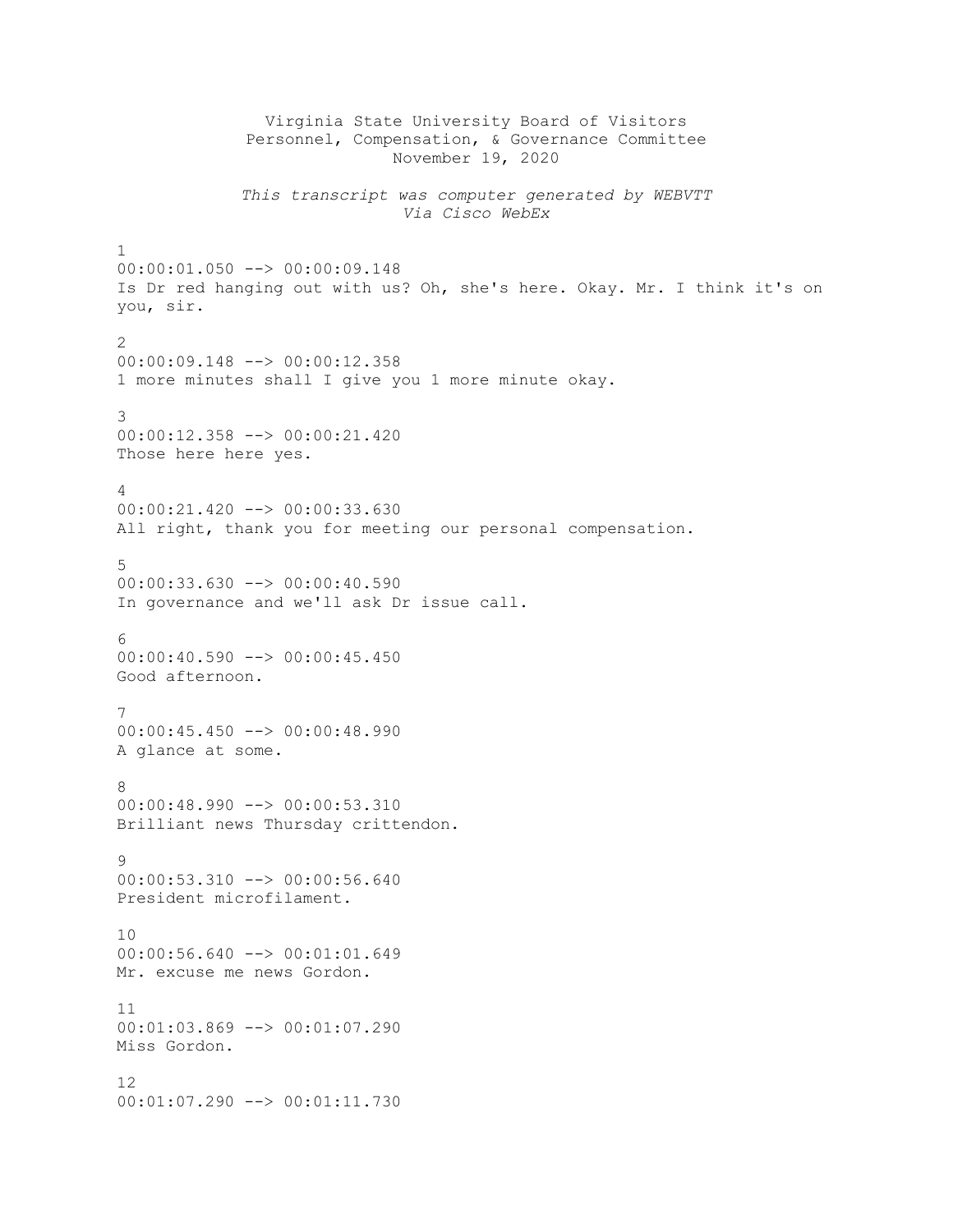She's coming in now. Okay. Okay. It's Gordon. 13 00:01:11.730 --> 00:01:15.120 Missed the Herrera. 14 00:01:15.120 --> 00:01:21.030 Right. 15 00:01:21.030 --> 00:01:28.200 This is. 16 00:01:32.340 --> 00:01:37.109 You do have a quorum. 17 00:01:37.109 --> 00:01:41.969 Thank you very much. Mr. 18 00:01:43.375 --> 00:01:56.125 I guess I'll give the implications since we have no other features on the phone. I pray to. God, we, thank you for the dustings larger small things, keep us say wherever we go and this environment. 19 00:01:56.155 --> 00:02:01.825 We actually depressed State University in, or if they have to do what they have today, came in.  $20$ 00:02:02.159 --> 00:02:12.150 Approval the agenda. 21  $00:02:12.150$  -->  $00:02:15.360$ We need to add anything to that all. 22 00:02:15.360 --> 00:02:21.180 If not, we'll move for approval of the agenda in a 2nd, please. 23 00:02:21.180 --> 00:02:24.419 And to approve the agenda. 24 00:02:24.419 --> 00:02:32.580 2nd, that so moving the 2nd, all in favor, say, aye aye.

25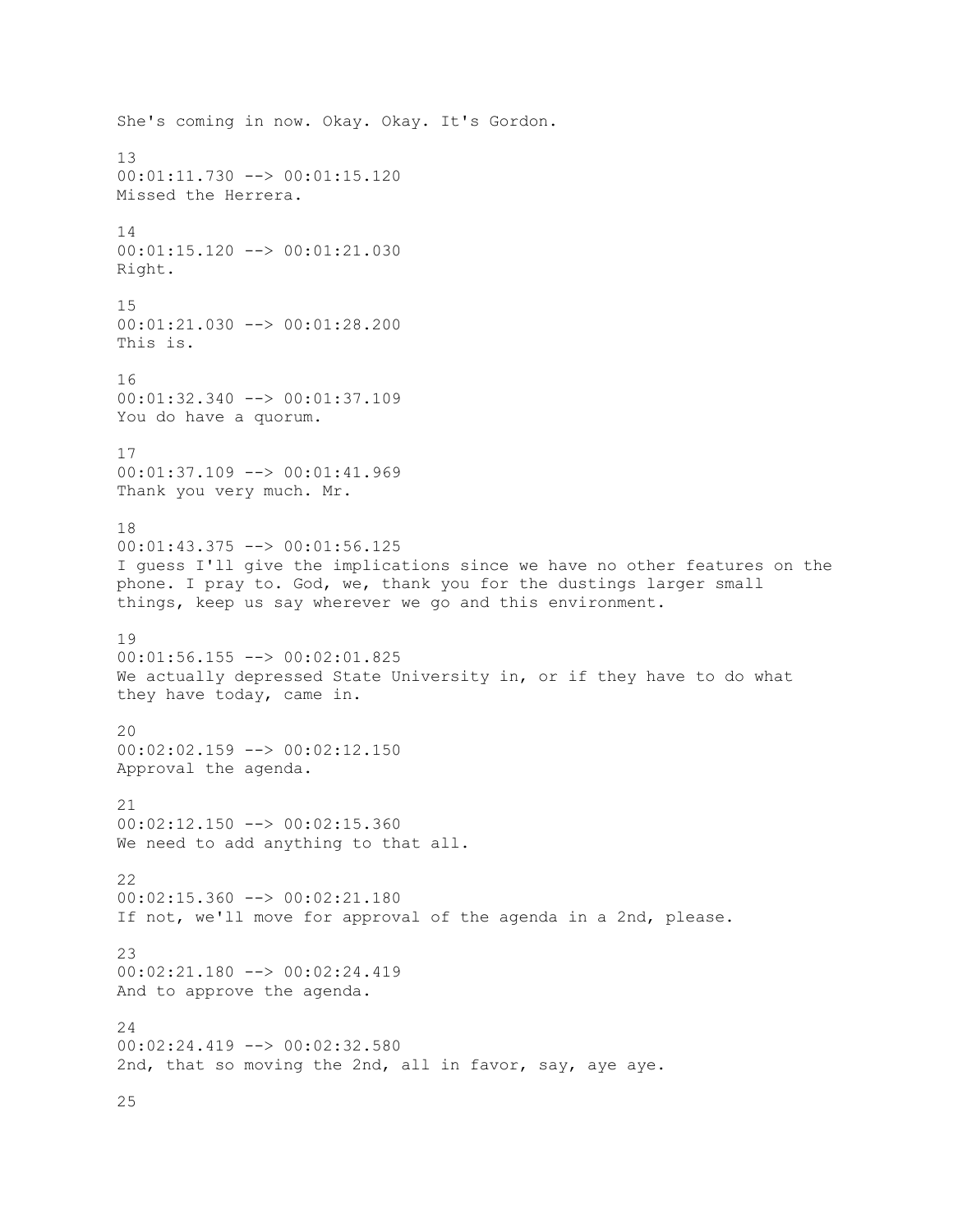00:02:33.294 --> 00:02:39.655 All right, let's move on. Dr McCullough. Any comments from you today. Sir? 26 00:02:40.644 --> 00:02:51.564 Just briefly I'll echo some of the comments I made earlier in the education the academic, a student affairs meeting that. I think it really we should acknowledge. 27 00:02:51.564 --> 00:03:04.974 Of course, the wonderful work that the faculty and staff and the students I have done during this pandemic, as relates to personnel that's probably been the biggest challenge people dealing with kind of the anxiety from work. And the changes that have happened. 28 00:03:05.250 --> 00:03:14.814 On campus, whether people are working remotely, but also, of course, dealing with challenges in their own lives. And so I just wanted to make sure that we acknowledge them for the work that they do. 29 00:03:14.814 --> 00:03:25.164 And also, and now, as the work that MS Simmons has been doing to really put the system together to try to support our faculty that through these challenging times. And so with that, that was. 30 00:03:25.469 --> 00:03:32.610 That was my only comment. Well, thank you. Very much miss. Tonya has been putting the organization in. 31 00:03:32.965 --> 00:03:42.564 She has an update for all the things that have gone on the air personnel will get her patients welcome items at the end and we'll just meet. 32 00:03:42.805 --> 00:03:57.775 So I'm just telling you the floor is yours Thank you so much. Good afternoon. Everyone I will ask because I have my ear, but if we can put everybody on mute tracking here, that's perfect. 33 00:03:59.425 --> 00:04:03.444 Whenever someone wants to advance a slot for me. 34 00:04:03.780 --> 00:04:07.349 Or, to put the presentation up from me. 35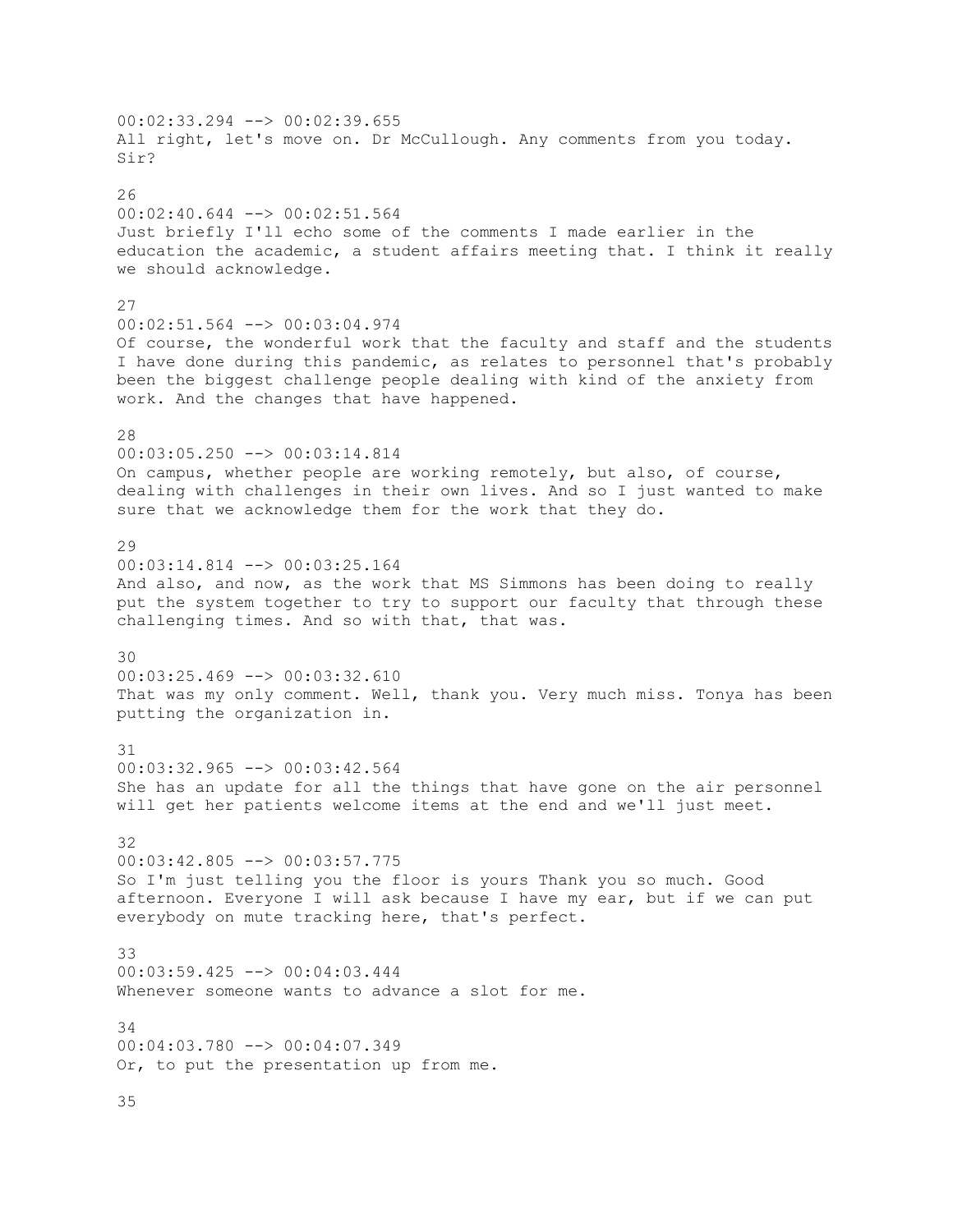00:04:07.349 --> 00:04:10.830 And if I'm supposed to do it to find me now. 36 00:04:16.199 --> 00:04:18.444 I appreciate you. Thank you again. 37 00:04:18.444 --> 00:04:32.185 I'm Tanya sending some the HR director here, Virginia State University and it's my pleasure to have a conversation with you about updates in our department, and how to support the other departments, the agenda that you see before you want. 38 00:04:32.485 --> 00:04:42.324 But I wanted to kind of talk briefly about process improvements that we made in our area to also to supporting other areas in the University. 39 00:04:42.865 --> 00:04:49.704 I want to take a ride down memory lane for the university training that we have done and what we are doing. 40 00:04:50.305 --> 00:05:02.814 And for the benefit of some of the new visitors that may be on a sauna, kind of wanted to talk through the university workforce plan, talk to you about carnival implementation I'll give you a brief summary about that. 41 00:05:02.814 --> 00:05:08.904 And then give you a peek into reach our works. My H. R department organizational structure. 42 00:05:09.329 --> 00:05:13.858 Next slide please, thank you. 43 00:05:18.863 --> 00:05:32.423 Okay, so code is the premise of everything at this point. Colvin has made us C. especially in my department, how we need to pivot and shift and change and adapt. 44 00:05:32.994 --> 00:05:45.774 And so we've done that by several ways, which you see before you virtual boarding of our properties that so, at this point, no face to face meetings with the 2. 45 00:05:46.079 --> 00:06:00.774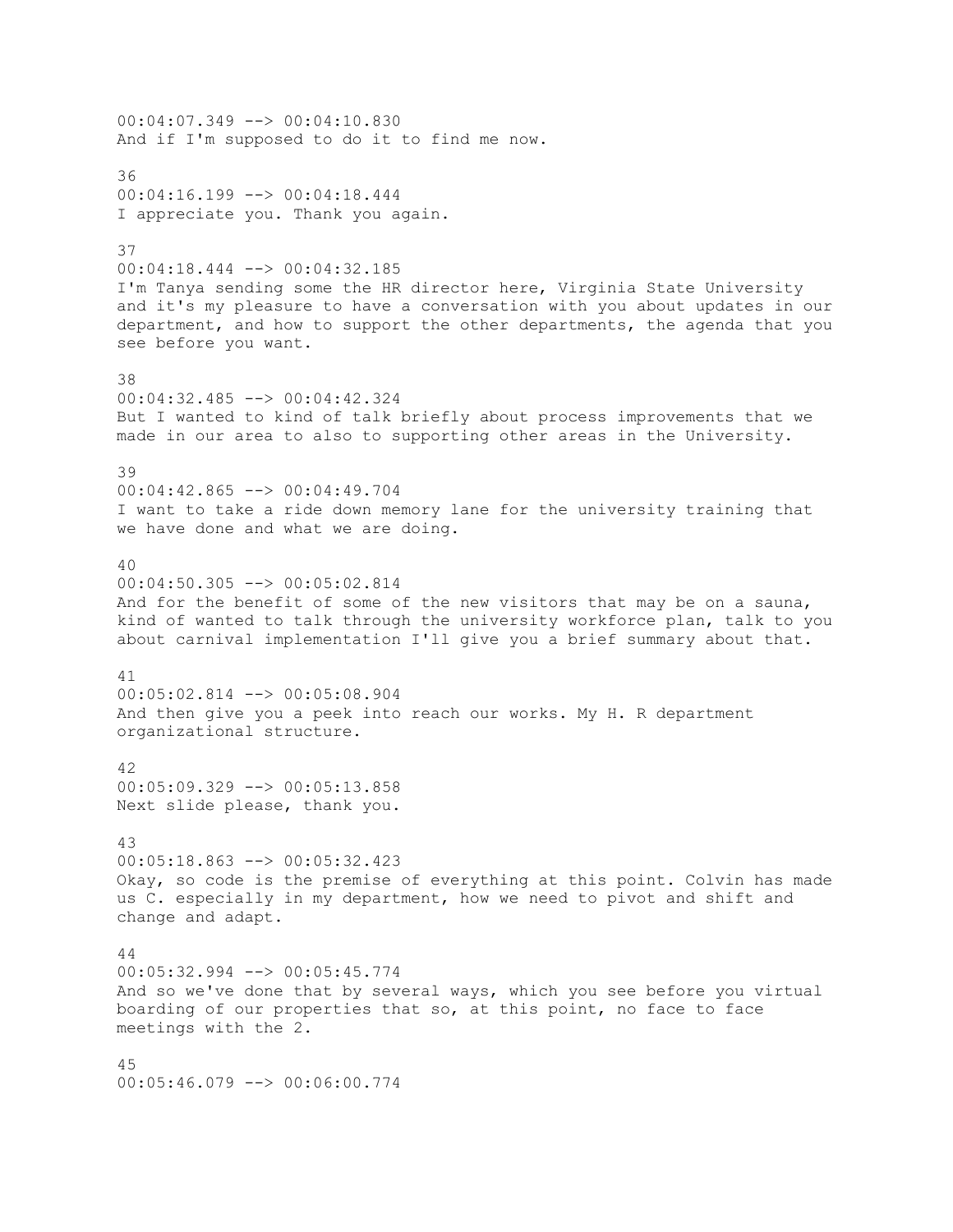I guess what I can say on boarding of staff, getting them acclimated to the University, we're using the technology that we have in front of us. 1. we're using right now that Cisco Webex and we also use zoom to conduct our new employee orientation. 46 00:06:01.584 --> 00:06:04.584 What I also can share with you is that. 47 00:06:05.069 --> 00:06:18.473 Some of our paper processes at the University have been migrated to a PDF syllable format with a digital signature. And some of those things are the, our 821 and that form is the genesis of an HR transaction. 48 00:06:18.473 --> 00:06:20.963 That's how we hire you. 49 00:06:20.963 --> 00:06:34.283 That's how we change your salary and etc and so with that said what the previous process of that form was simply paper form and we'll move from person to personal, 50 00:06:34.283 --> 00:06:38.543 authorized signature to sign off on the document. 51 00:06:38.543 --> 00:06:45.684 What we were able to do quickly was change with the times, and we moved that to a. 52 00:06:47.394 --> 00:07:01.223 A PDF platform, so now it can be emailed across the university for the society and all throughout the transaction. I also wanted to share with you about the electronic staffing contract administration process. 53 00:07:01.793 --> 00:07:05.603 We work very closely with the post office stocked upon barrier, 54 00:07:05.634 --> 00:07:09.144 to kind of brainstorm on how we can get our faculty, 55 00:07:09.173 --> 00:07:11.244 teaching faculty and our property administrator, 56 00:07:11.244 --> 00:07:12.204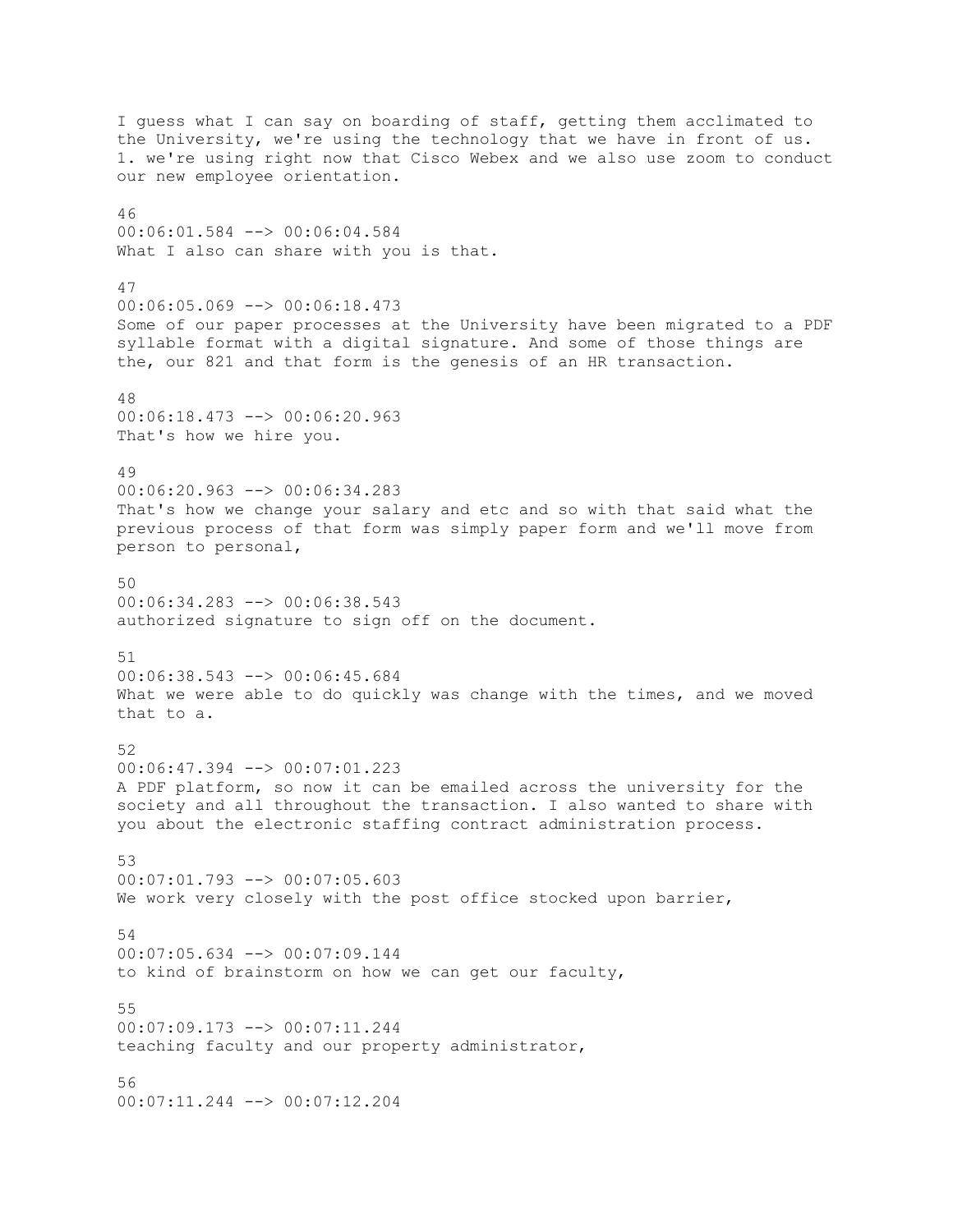their contract, 57 00:07:12.653 --> 00:07:27.384 knowing the fact that we were set home by the government in March and what we came up with was to simply create a template and put it on again a PDF format and require digital signatures and previous in the previous 58 00:07:27.384 --> 00:07:28.793 state again, 59 00:07:28.793 --> 00:07:29.574 we're looking. 60 00:07:29.879 --> 00:07:42.113 For the West signature, if you will, and those those days are are slipping away from us. And so what we wanted to do is just leverage Colin in that chat that shared side also efficiency that we could create. 61 00:07:42.473 --> 00:07:52.644 That would also include the performance evaluation form. Some of those processes have just we just kind of move them and in an effort to. 62 00:07:52.978 --> 00:08:02.939 Have your annual meeting with your employees and to talk about their performance and then in in a fashion that we're using, the electronic means that we have. 63 00:08:02.939 --> 00:08:13.254 I want to also talk to you about the add on paper process. So I remember Mr systems you met with me. I've been out, we'll be here, November, 20 for 3 years. 64 00:08:13.704 --> 00:08:28.524 And when you met with me a few months, and so my job, he looked around and you saw a lot of paper, and you saw a lot of files. And 1 of the things that we talked about, was trying to reduce that paper. And so what we've done from our processes, let me share that with you. 65 00:08:29.033 --> 00:08:38.514 I'm on a federal process that we need to ensure that you can work in the United States. And so once the paper sales, there's nothing we could do about that piece. 66

00:08:38.693 --> 00:08:53.063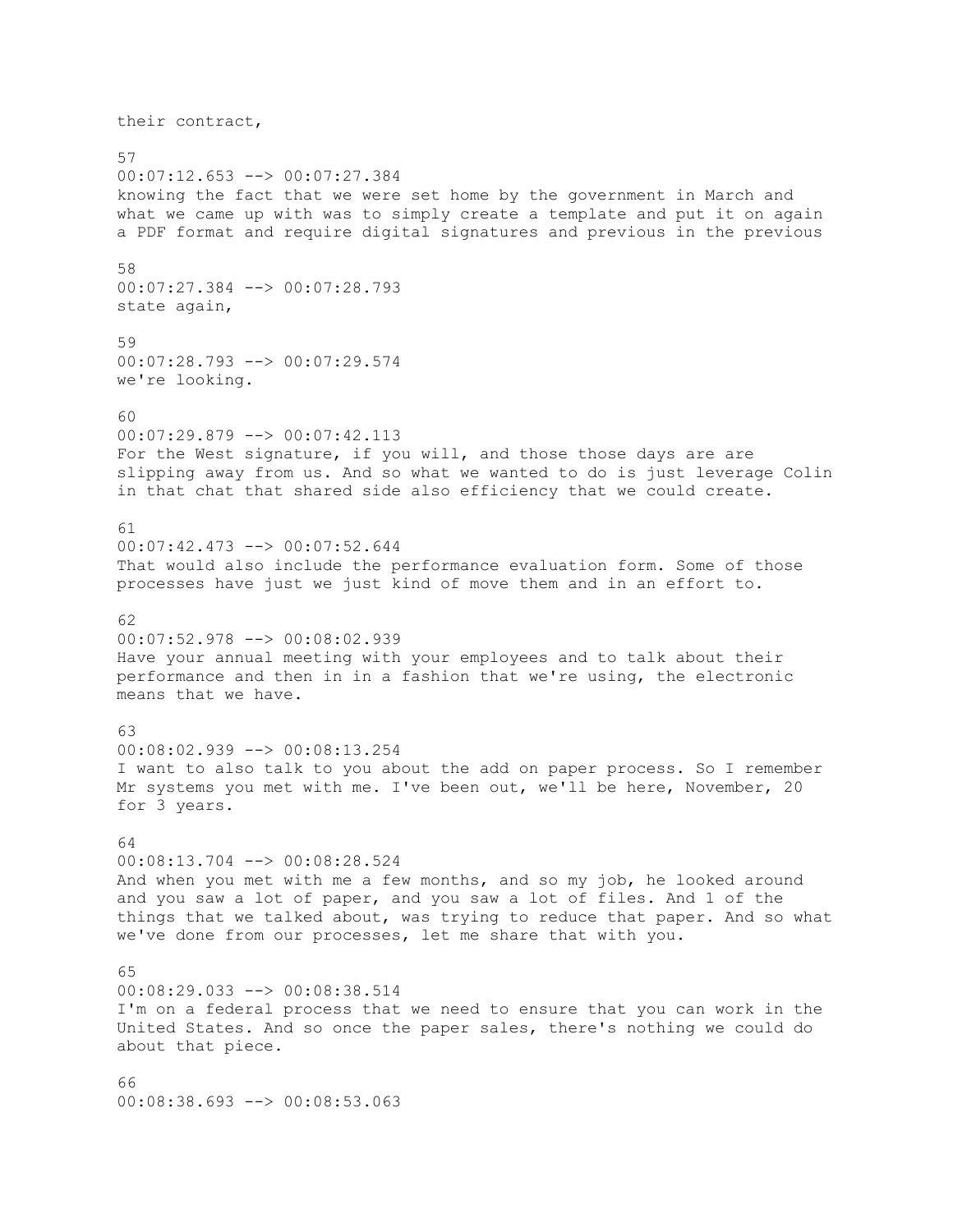But what we could do was take it out the binders that we worked on a shelf, and we have work with to migrate those forms electronic filing system. So we no longer have that. 67 00:08:53.274 --> 00:09:00.864 We have an empty space where those files work. And so we're using a technology again, leveraging what we have and working with. 68 00:09:00.864 --> 00:09:07.494 Actually what I am most proud of right now, 69 00:09:07.552 --> 00:09:08.813 is that again, 70 00:09:09.293 --> 00:09:14.183 the shining star they are working with us to move, 71 00:09:14.214 --> 00:09:18.323 or migrate a university process completely from paper. 72  $00:09:18.533$   $\longrightarrow 00:09:19.313$ So, 73 00:09:19.344 --> 00:09:20.364 just to give you an example, 74 00:09:20.364 --> 00:09:25.644 what are what their current process is once you're ready to separate from the university retire, 75 00:09:26.423 --> 00:09:40.104 leave the University we have to issue you clear the university and that's simply means we need to ensure that you are returning your assets to be issued access back to your managers or your children ID card, 76 00:09:40.793 --> 00:09:43.283 making sure that you don't have any tickets. 77 00:09:43.344 --> 00:09:49.073 You also have the ability to utilize university library so you returning elaborate on books.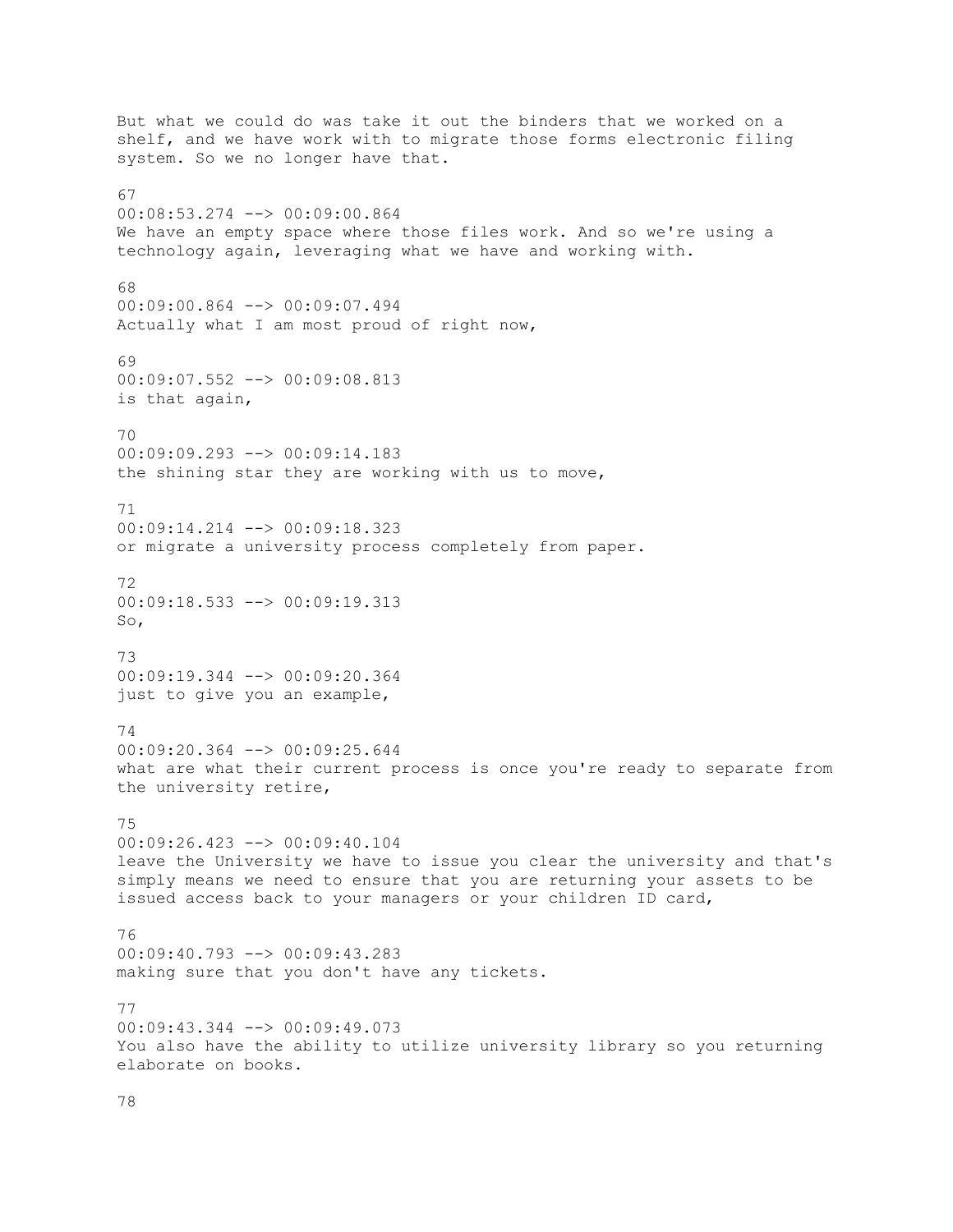00:09:49.583 --> 00:10:02.933 And so, the clearance process that there are designated folks that will say this Tanya Smith is clear she's clearer, she's turned in her car, she's paying her parking tickets and that would lead her to payroll. 79 00:10:02.938 --> 00:10:13.374 To have them pay out any of our new agree that she got was before this will now be listed from a paper process of walking the form around to getting a signature. 80 00:10:13.614 --> 00:10:18.323 So, putting it on a SharePoint platform to simply clicking a link. 81 00:10:18.624 --> 00:10:29.964 And that link will start the process of clearing clearance employee from the University, and it will automatically flow to the manager, and it will keep flowing through the process is done all the way to payroll. 82 00:10:30.504 --> 00:10:40.734 And so, if I came shaft for joy, joy is the 1 thing right now that I'm super excited about this is a complete paperless process. 83 00:10:41.754 --> 00:10:51.293 We are also we're also working with other departments, because they're seeing that we're trying to move. We're trying to utilize some of the technology that we already have. 84  $00:10:51.293$   $\rightarrow$   $00:11:03.803$ So, we'd help some of the departments, kind of go through what they have their processes, and we're helping them create conforms to get their work moving too. Any questions on process improvements. 85 00:11:04.229 --> 00:11:13.558 Before I move over to the university training, start hearing on our app to advance this last. Please. 86  $00:11:13.558$  -->  $00:11:16.619$ Can we can talk about the university training. 87 00:11:21.653 --> 00:11:26.453 So that costs more training than this with the University, 88 00:11:26.453 --> 00:11:33.714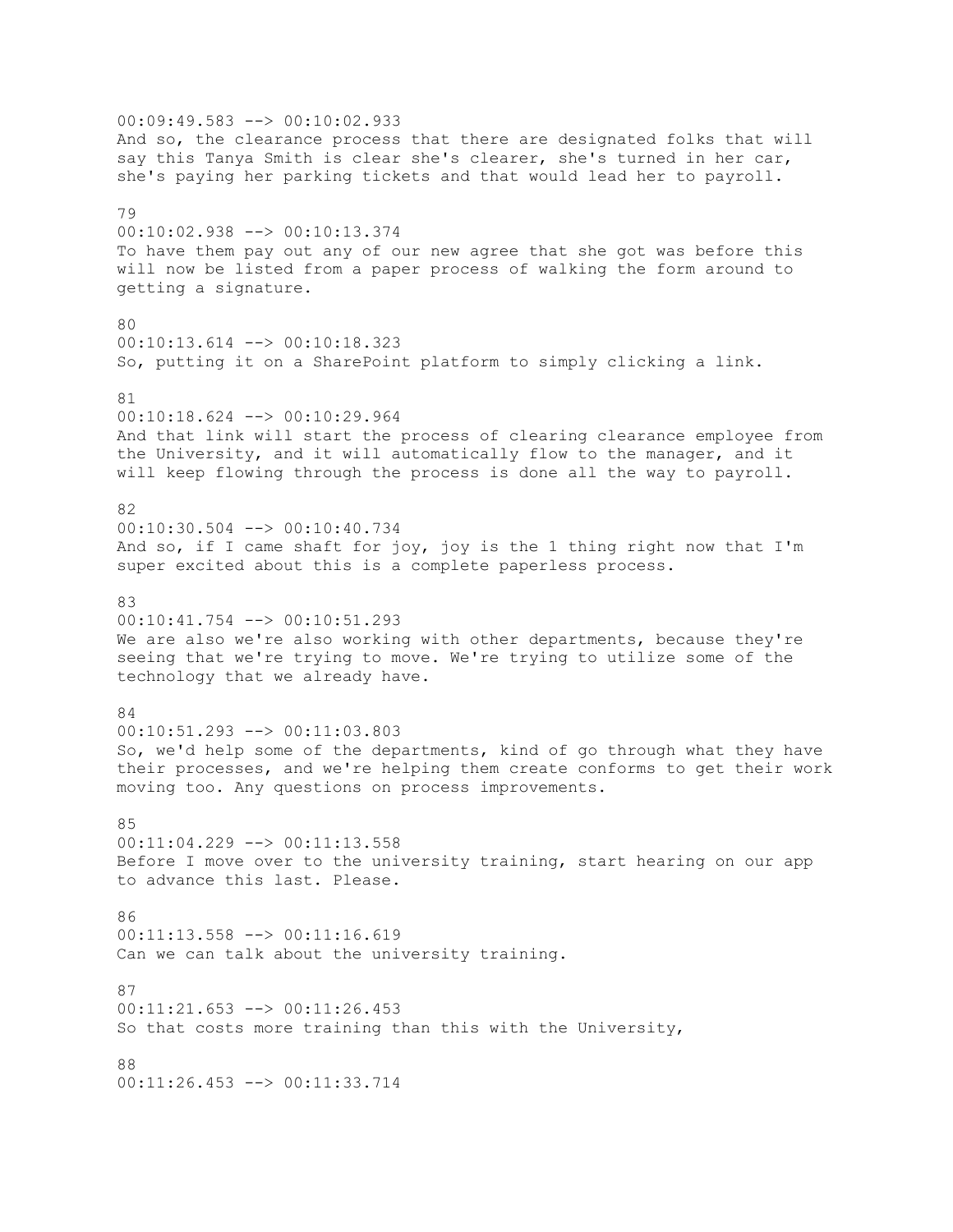and at the state level but what we are doing is ensuring that we implement some of the training, 89 00:11:33.714 --> 00:11:37.344 these are annual mandatory trainings a couple from the state of Virginia, 90 00:11:37.344 --> 00:11:39.653 but also in house and so, 91 00:11:39.653 --> 00:11:40.043 of course, 92 00:11:40.043 --> 00:11:48.474 stability in the workplace that's actually a policy that came down from the Department of human resource management January 2019. 93 00:11:48.474 --> 00:12:02.364 it is mandatory that everyone at the University takes this training where it talks about basically, what you see civility in the workplace. How we treat 1 another, how we treat staff retreat students, how we treat vendors. 94 00:12:02.364 --> 00:12:16.193 And so this is the annual training that we implement. We also implement sexual harassment training to keep everybody in the know and what things are trigger. So we have that training. 95 00:12:16.193 --> 00:12:26.514 We also have the cobit 19 training and I believe we launched in August and some of our board members had an opportunity to take the training. 96 00:12:26.514 --> 00:12:31.014 But this is the training that we want to keep in the ballpark for everyone this is for faculty, 97 00:12:31.014 --> 00:12:31.163 staff, 98 00:12:31.163 --> 00:12:37.734 students and vendors or contractors I should say that are on the campus just to keep in mind that, 99 00:12:37.734 --> 00:12:37.884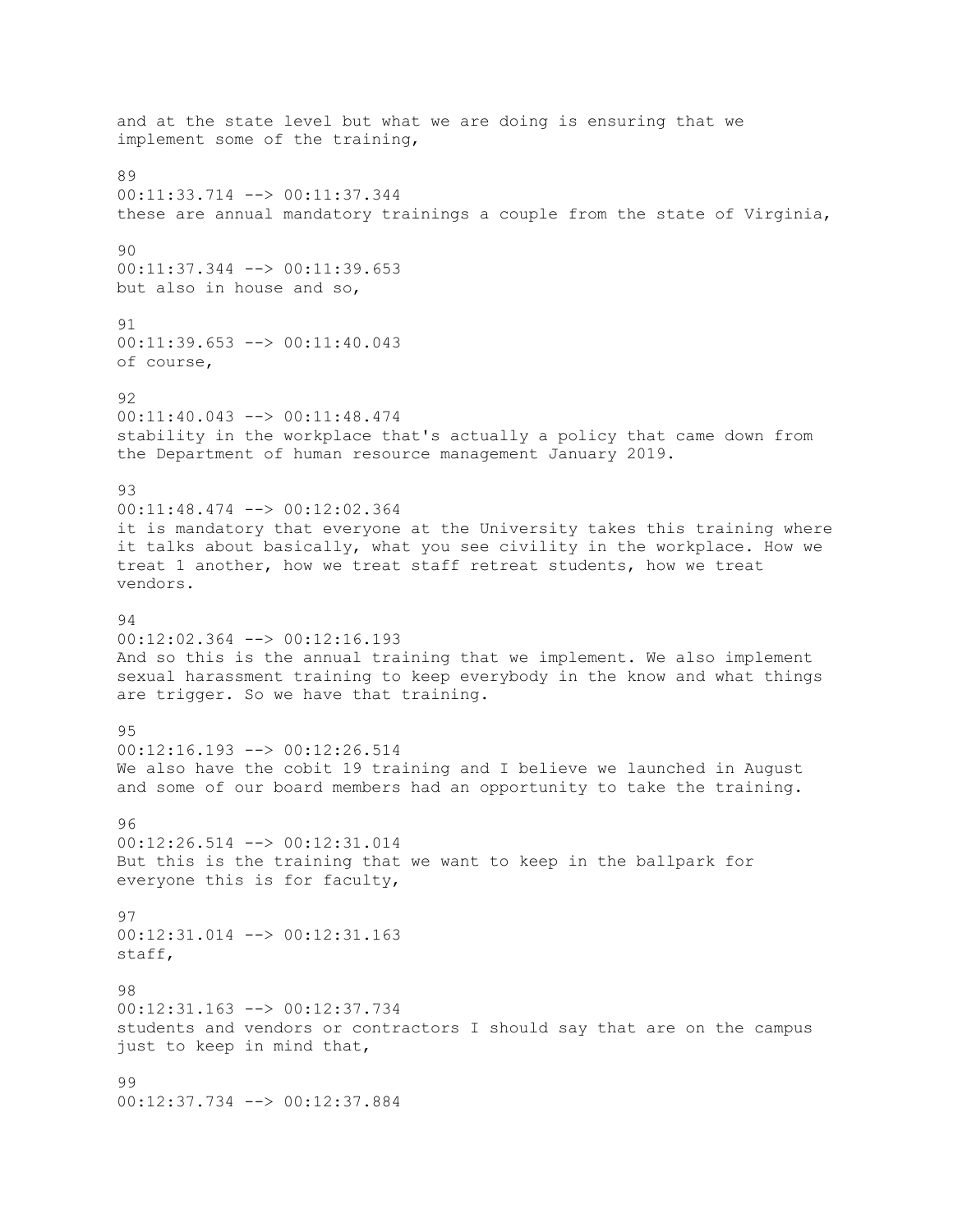hey, 100 00:12:37.974 --> 00:12:41.634 this is what it means to have a 6 foot different distance, 101 00:12:41.634 --> 00:12:44.604 meaning social business again this is how long should washer. 102 00:12:44.604 --> 00:12:56.754 He's and this is how you should properly. So those things that we're still working in partnering with our department, the other piece that I'm super excited about this assessment. 103 00:12:56.754 --> 00:13:02.004 You may also room and admit a 2nd or 2, because we had talked about his supervisors training. 104 00:13:02.004 --> 00:13:13.494 We launched this Pre call but of course, November, 2019, this course is mandatory for brand new employee managers that come into the University. 105 00:13:13.583 --> 00:13:17.844 And we're we were rolling it out to current staff. 106 00:13:20.759 --> 00:13:28.649 At the university manager, and simply put this was a 3 day course designed to help. 107 00:13:28.649 --> 00:13:41.903 Managers understand how to lead how to communicate again talking about stability in the workplace talking about how to effectively communicate with staff and I think that's the arch and how to lead. 108 00:13:42.384 --> 00:13:56.573 So we had great feedback with this. Yes, it's 3 days, but in a conferences days of case studies break up into groups, you talk through some of those case studies and get some dialogue with your colleagues at the University. 109 00:13:57.083 --> 00:14:10.073 What we're doing now is we had to pivot. So, we're in the process of trying to break that down for 3 days and our virtual world. I don't think this will go over if someone is sitting at the computer for 3 days straight.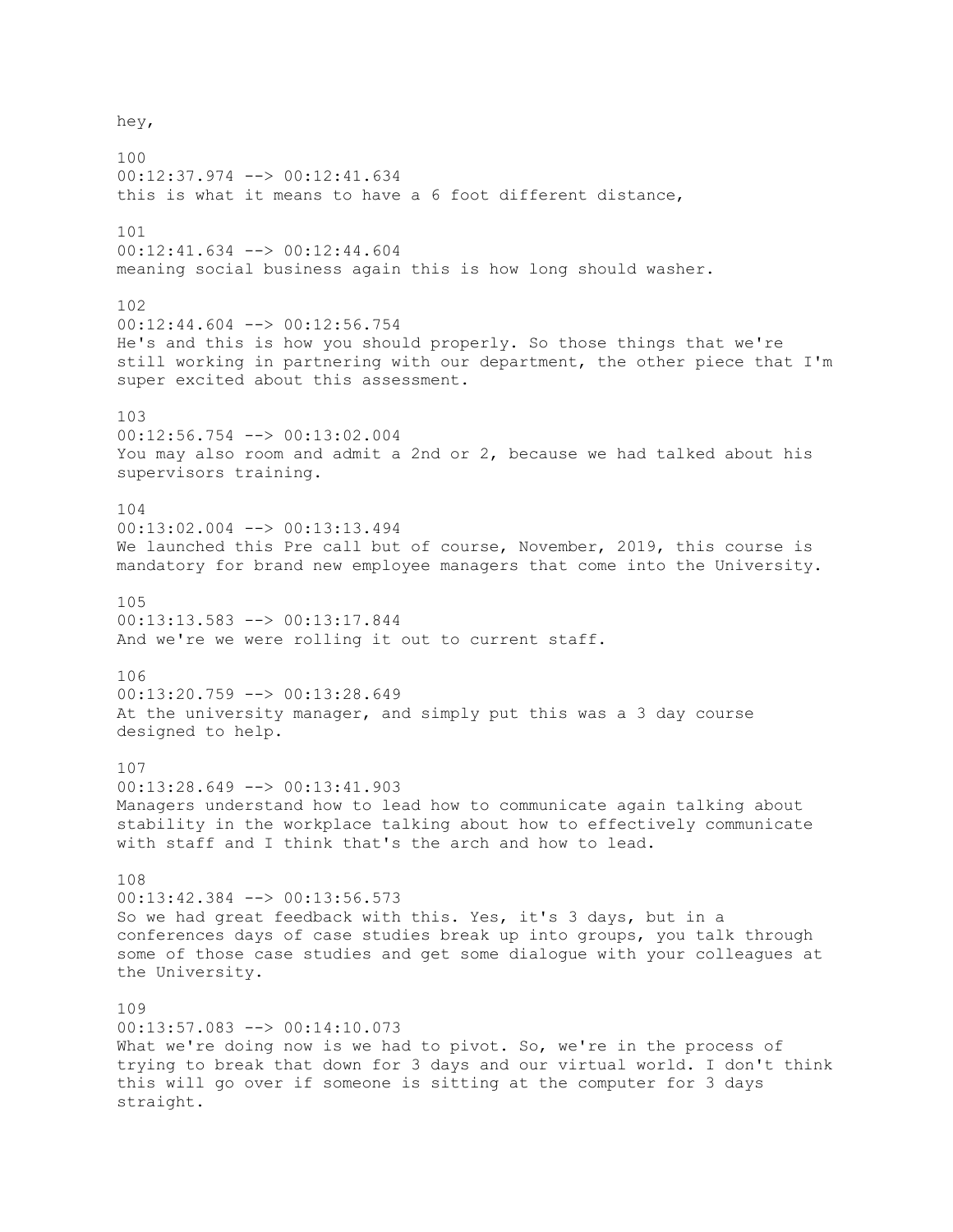110 00:14:10.884 --> 00:14:18.323 That's a little different in person. So, we're in the process now of trying to revamp that training continue to offer because it was so oversee. 111 00:14:19.048 --> 00:14:22.379 Can you advance the next last week? 112  $00:14:23.668$  -->  $00:14:30.749$ And so once that happens, most of that, during your question. 113 00:14:30.749 --> 00:14:35.788 The sentence are all of these trainings are mandatory. 114 00:14:36.594 --> 00:14:49.913 Yes, sir if they are. Yes, sir they are Thank you for that university workforce plan and let me just do some foundational conversation here for the benefit for. 115 00:14:50.663 --> 00:14:52.043 So I haven't hear another question. 116 00:14:52.379 --> 00:15:07.019 Okay, so the university workforce plan for the benefit of the new visitors, the governor about 3 years ago. 117 00:15:07.224 --> 00:15:15.624 Hasn't had an initiative, every state agency and institution to look at their workforce. What does it look like now? 118 00:15:15.624 --> 00:15:23.994 What would it look like in the future regarding succession planning, critical positions and what folks start to retire how are you going to handle that piece of it? 119 00:15:24.953 --> 00:15:35.094 So, what what we were charged to do every agency and every institution is come up with a plan, create a plan of what that may look like for your university. 120 00:15:35.754 --> 00:15:42.474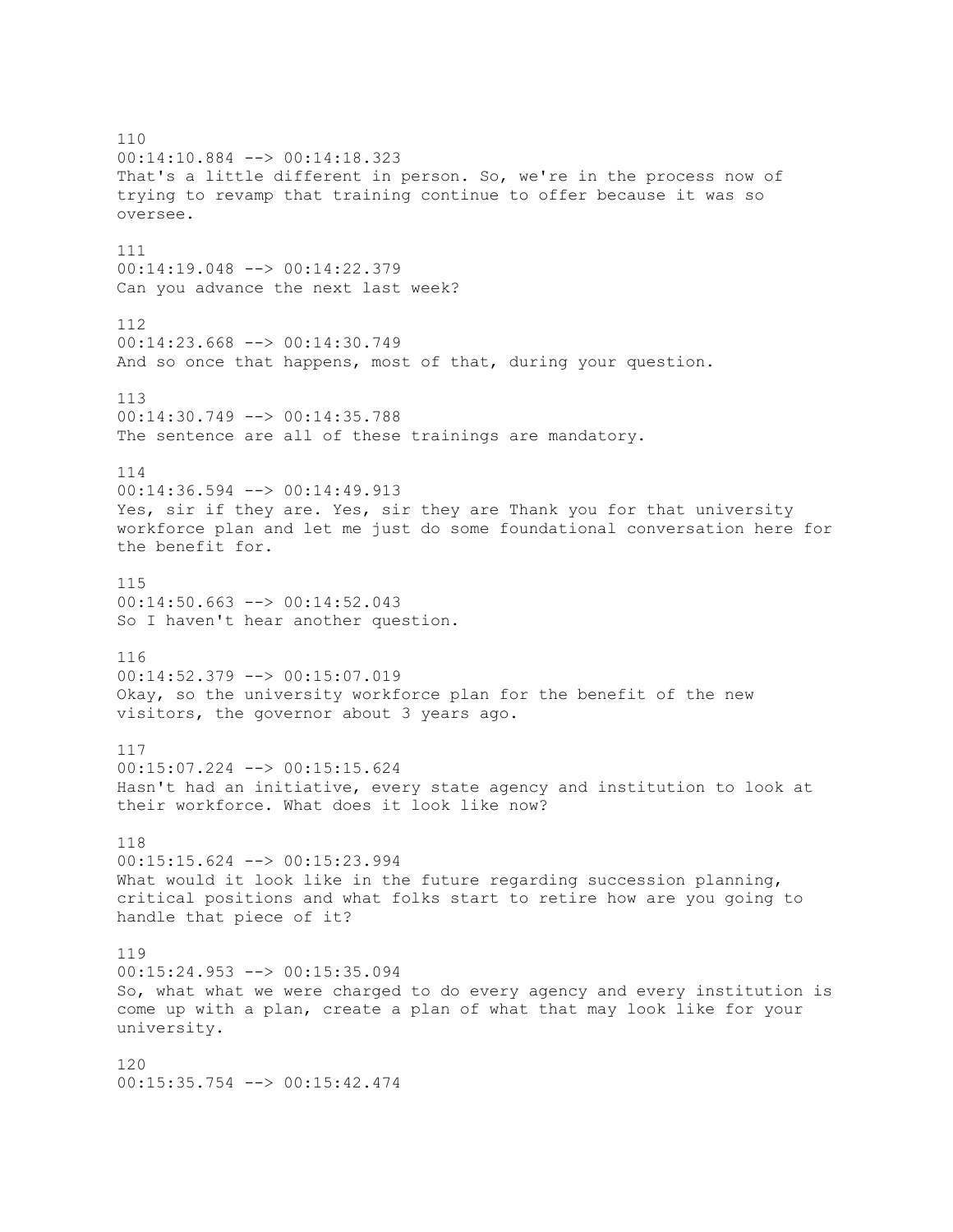The plan that we submitted in 2019 at guess what we can say is it rolls around too, 121 00:15:42.474 --> 00:15:46.703 because they called me to congratulate me to say, 122 00:15:46.703 --> 00:15:46.854 Tanya, 123 00:15:46.854 --> 00:15:55.464 your agency submitted a very thorough workforce plan and we want to add that to the best practices, 124 00:15:55.464 --> 00:15:57.894 got it Department of human resource management. 125 00:15:57.894 --> 00:16:11.033 Wow. That's a kudo. That puts me on notice, right? So, that leaves that moving forward with my team and partnering with other departments that we need to ensure that we continue that process. 126 00:16:11.033 --> 00:16:22.703 So having said that we can skip to the next slide, please, because I'll drill down into some of those pieces that were admitted into that practice best practices. 127  $00:16:27.653$  -->  $00:16:36.293$ And so what I can share with you is some of those pieces that exist the competition, 128 00:16:36.293 --> 00:16:36.384 and, 129 00:16:36.384 --> 00:16:43.823 especially for the governor is talent acquisition talent acquisition from a state rock perspective, 130 00:16:43.823 --> 00:16:47.543 the time to fill rate was pretty too long. 131  $00:16:47.604$  -->  $00:16:57.173$ So, the initiative for the governor, and a slogan really was call is called bank 50 trying to fill me from the time.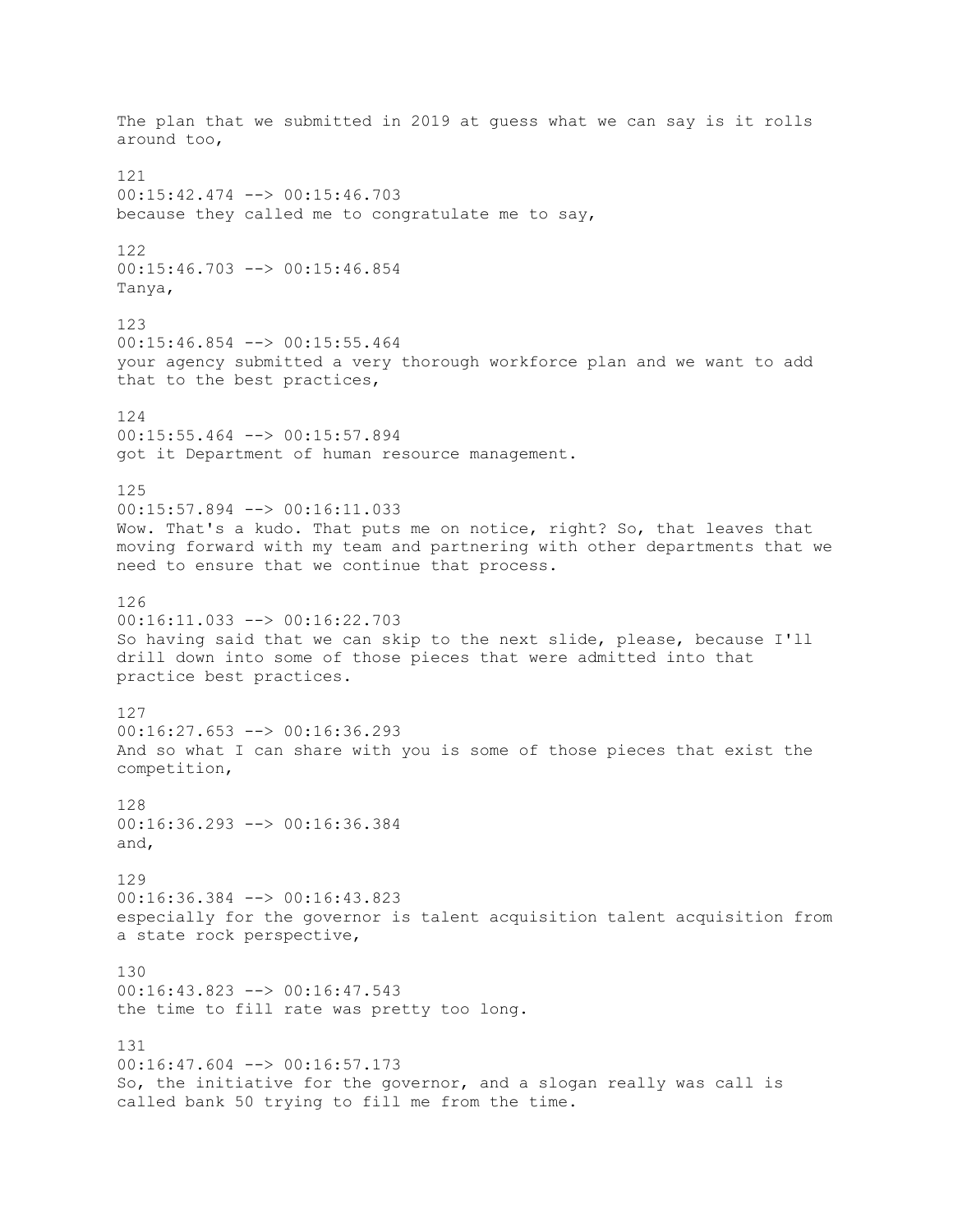132 00:16:57.173 --> 00:17:07.253 We post that position, because the time we put an effective date, and for someone to start working with us and our average time to fill with 4 to 6 months. 133 00:17:07.973 --> 00:17:12.594 My goal is to reduce that time to fill rate to 50 to 60 days. 134 00:17:12.594 --> 00:17:23.574 The governor's asking for 50, we have to take baby steps and work towards that there are some positions that will actually go beyond that because they may be very specific in nature. 135 00:17:23.993 --> 00:17:38.453 But what I can tell you is that the plan to get there is to work work with our hiring managers. We need to go ahead and get some of these things done fonts. Maybe having a conversation of budget. What does the budget look like, for this position? 136 00:17:38.874 --> 00:17:45.564 Do we need to do a market analysis for you? So you'll know right under the gate what that market with that position will market for out there. 137 00:17:45.959 --> 00:18:00.179 I'm going to get the paperwork done ahead of time. Tell me what you saw on your panel tell me your questions go ahead and get all of the paperwork on the front. That does cut your time down when we're talking about top to silver. 138 00:18:02.003 --> 00:18:15.894 The other piece that was on the plan was a climate survey, pay equity study. I put in parenthesis, employee engagement, because it's all relative and that's exactly what that gave o'clock. The survey in the next slide. 139 00:18:15.894 --> 00:18:25.193 I believe I'll talk about where we were, and where we are with the survey, but I've already touched on the technology efficiency.  $140$ 00:18:25.584 --> 00:18:36.894 Some of those things I've touched on previous slides were submitted to the H. R amp or the Department of human resource management next slide. So that I can give you a.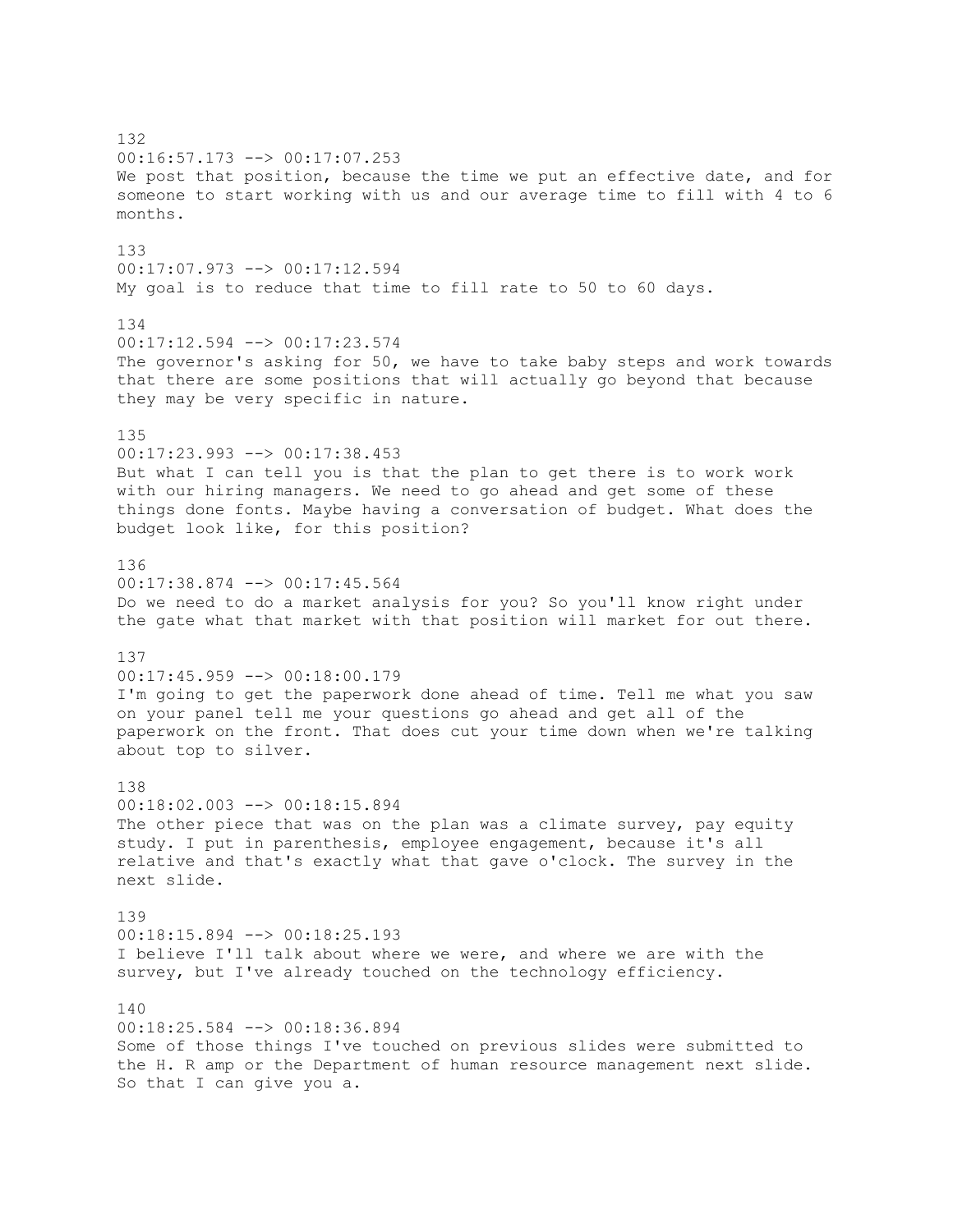141 00:18:38.338 --> 00:18:48.239 Yes, yes excuse me, Tanya the time to feel rate the measure of having completed that is that having an individual under contract? 142 00:18:48.239 --> 00:18:51.269 Or is it when they actually show up to work. 143 00:18:51.269 --> 00:19:02.189 Yes, so the time to fill, right? So, I'm going to post the position of 111920. and my goal is to have you hired in your seat in 50 to 60 days? 144 00:19:02.189 --> 00:19:11.009 Cause that makes sense. Okay. Yeah. I just, I mean, for in higher education, for example, that seems really aggressive. I mean, that might be fine for. 145 00:19:11.009 --> 00:19:14.128 Certain staff positions. 146 00:19:14.128 --> 00:19:21.898 Mm, hmm. But, um, you know, where at professional level jobs, or somebody might have to give 60 days a notice. 147 00:19:21.898 --> 00:19:26.219 All right before. So how you handle that. 148 00:19:26.219 --> 00:19:34.259 Wrinkle and that's a case by case basis what I can tell you Mr. is you can't keep going 4 to 6 months on that. 149 00:19:34.259 --> 00:19:41.604 Right, no, I agree. Yeah, I just, I just want you to be set up for failure. Absolutely. I appreciate that. 150 00:19:42.473 --> 00:19:50.034 And it is aggressive and from the governor's perspective, he's looking globally across all state agencies institutions. 151  $00:19:50.334$   $\leftarrow$   $>$  00:20:04.673 And I do recognize that there are some specific positions teaching thousands, for example, where we were honing in on a faculty that teaches mathematics economics, and it's kind of hard to honor that person and it may take a little town.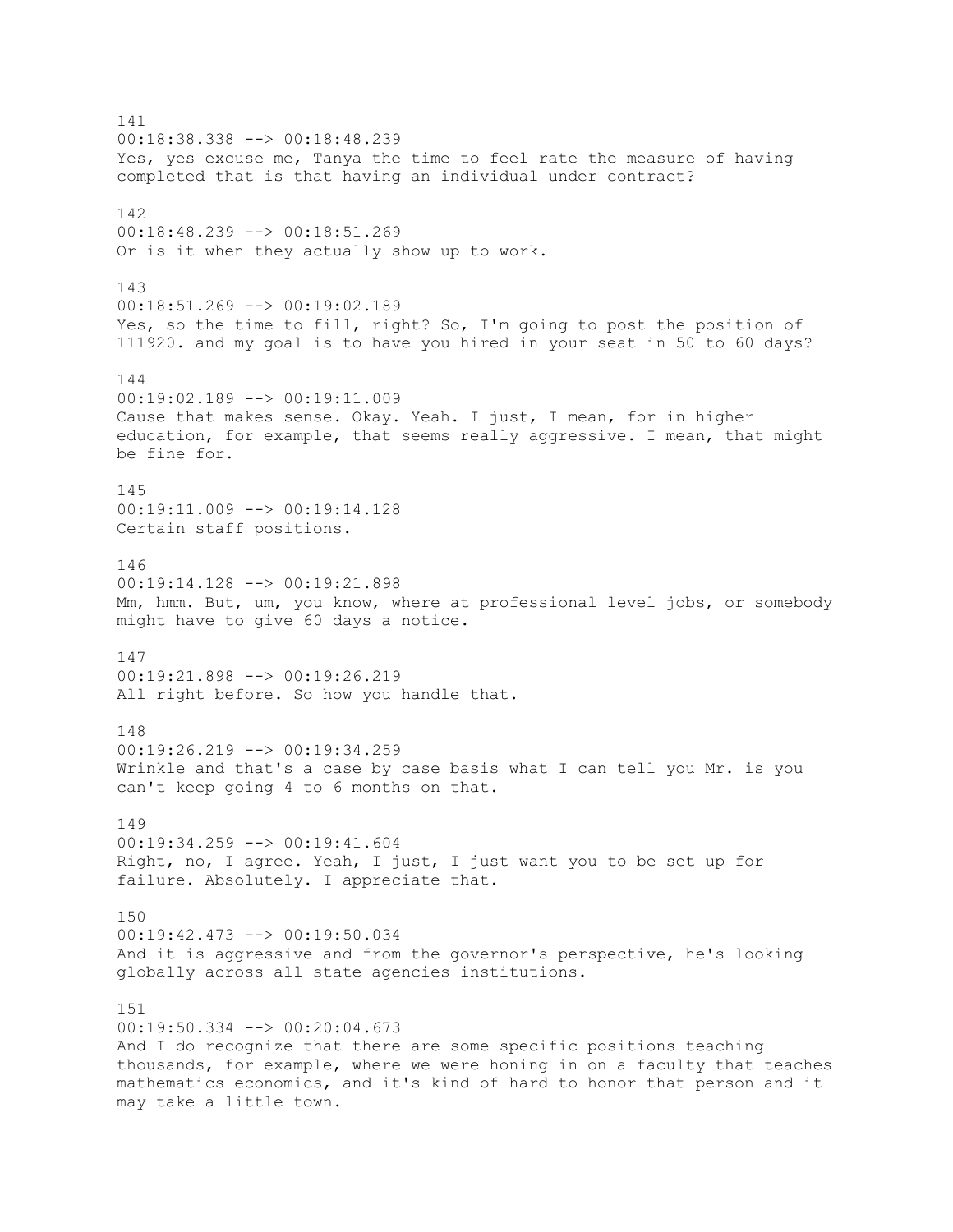152 00:20:04.673 --> 00:20:18.624 But I'll handle those on the 1 offs, but on average, my goal is to bring to where we were 4 to 6 months, and bring it down a little baby step stuff. I like the goals. 153 00:20:21.773 --> 00:20:24.773 I'm going to work, I'm going to work the plan and plan the work. How about that? 154 00:20:26.723 --> 00:20:27.263 So, 155 00:20:27.983 --> 00:20:29.153 the survey, 156 00:20:29.153 --> 00:20:29.723 though, 157 00:20:30.834 --> 00:20:36.023 we talked about this for the fall of 2019, 158 00:20:36.023 --> 00:20:40.644 and we got a dynamic group of faculty and staff together in September of 2019, 159 00:20:40.644 --> 00:20:43.913 a study group to figure out how we wanted to lay this outlook. 160 00:20:43.913 --> 00:20:51.894 Should it look like what should include? And so we worked with the procurement office to launch the RFI or the request for proposal. 161 00:20:51.923 --> 00:21:00.054 And within that timeframe, December, 19, we offer his free proposal meeting meeting, simply for the consultants. 162 00:21:05.243 --> 00:21:15.294 Who are interested in submitting and our piece to us giving them an opportunity to ask questions and ensure that what they see, and what we're asking for is what they can deliver.

163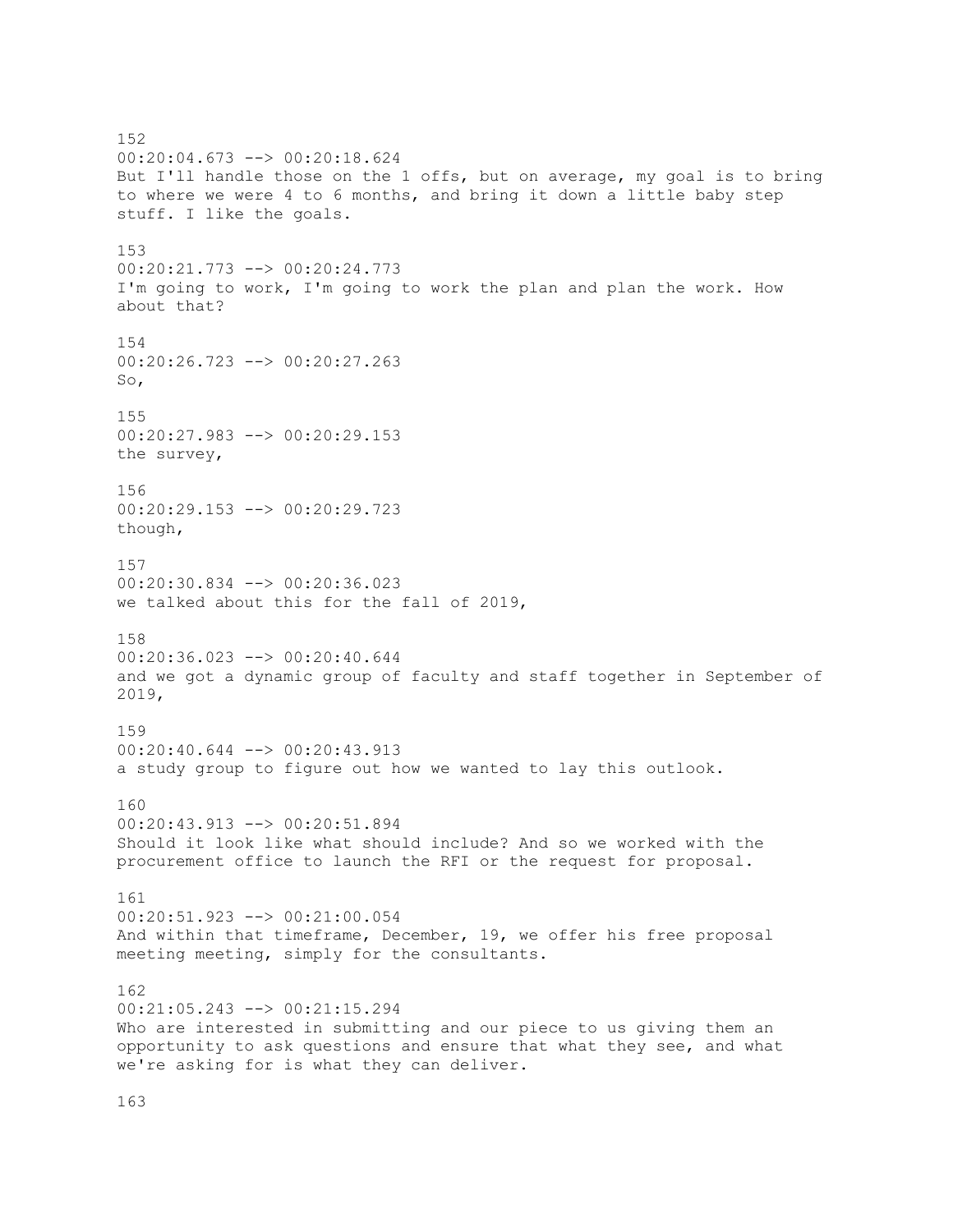00:21:16.223 --> 00:21:23.243 So, red hair comes January and the close, and we received responses. And then he comes help. 164 00:21:23.669 --> 00:21:30.749 So, POV came yes, sir. 165 00:21:32.459 --> 00:21:38.669 You said yes, sir. 5 responses. Yes, sir. Is that what you're asking me? 166 00:21:39.534 --> 00:21:39.834 Okay, 167 00:21:39.834 --> 00:21:49.314 gotcha and so March is here and the governor shut the tunnel down and so where we are in conversation with the president, 168 00:21:49.463 --> 00:21:54.114 kevin's advocate for and Dr pong we, 169  $00:21:54.324$  -->  $00:21:57.473$ while this is not something that we're just talking to the side, 170 00:21:57.473 --> 00:22:02.784 we're just reprioritizing what's needed and some of the things plan, 171 00:22:03.144 --> 00:22:05.544 and any other priorities that those, 172 00:22:06.384 --> 00:22:07.044 those folks, 173 00:22:07.673 --> 00:22:09.144 the president everybody has. 174 00:22:09.564 --> 00:22:10.134 So. 175 00:22:10.469 --> 00:22:16.828 Not putting it all, just putting on the back burner, but it is still something that we want to look at in the future.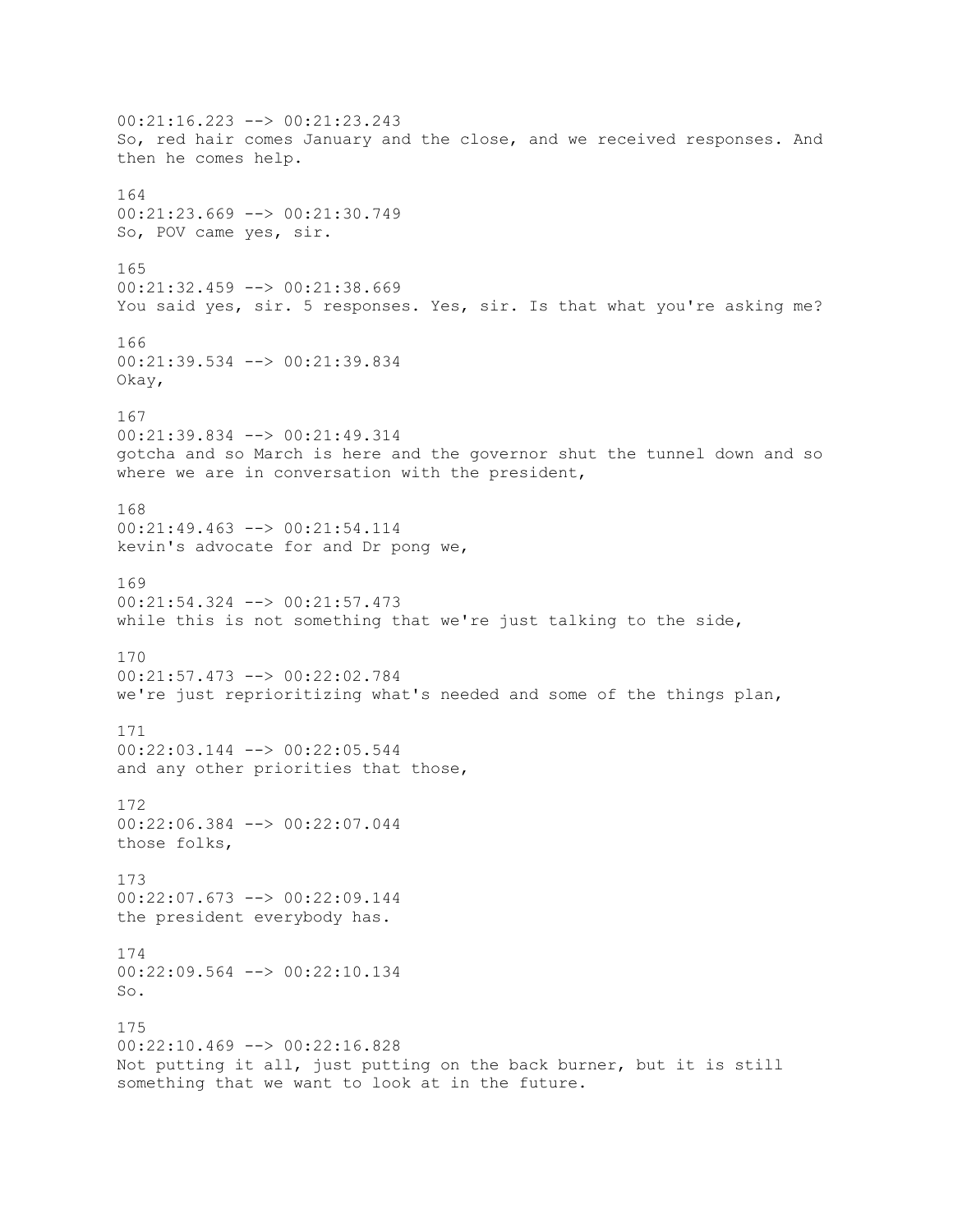176 00:22:16.828 --> 00:22:21.628 Any questions before I move to the next block. 177 00:22:21.628 --> 00:22:28.828 If you can advance for me, please, I appreciate it. Yes, sir. If I said, did you have something. 178 00:22:31.318 --> 00:22:37.169 I can't hear you. Oh, so the climate, the climate survey. 179 00:22:37.169 --> 00:22:42.628 Has been put on a call, um. 180 00:22:42.628 --> 00:22:55.499 Reprioritized, what has there been any discussion about what would be the triggers to re, engage or when to reengage. 181 00:22:55.499 --> 00:23:09.598 Engaging with that we're looking at when we get back to some normalcy on campus, it's kind of hard to do a survey when we don't have people on campus and things on natural. 182 00:23:09.598 --> 00:23:12.659 So, for example. 183  $00:23:12.659$  -->  $00:23:16.798$ The climate survey and pay equity study. Okay. 184  $00:23:16.798$  -->  $00:23:22.644$ Thank you sure Thank you. Mr. and thank you for the question. Mr. when is that? 185 00:23:23.544 --> 00:23:24.203 So, 186 00:23:24.233 --> 00:23:26.243 to wrap up the workforce plan, 187 00:23:26.243 --> 00:23:26.723 though, 188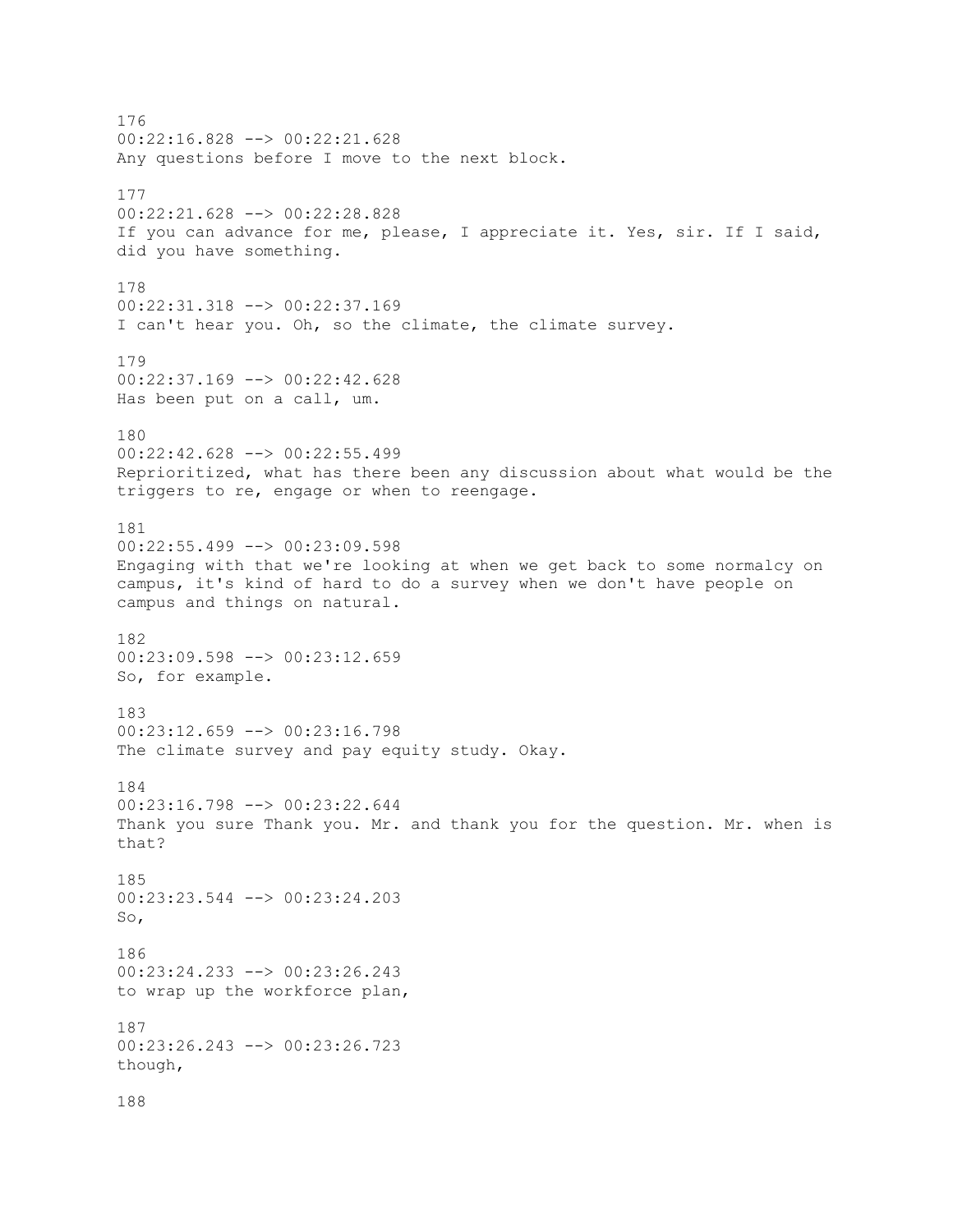00:23:26.784 --> 00:23:31.733 in light of totally the the agencies, 189 00:23:33.384 --> 00:23:46.523 the agencies were given a choice to either put the plan off the 2020 plan off or schedule year and I chose to go ahead and provide the plan to have consistency and continuity. 190 00:23:46.523 --> 00:23:55.493 Can't see how the numbers change from year to year, because this will be the 3rd year and I will say that every year it's a little different. 191 00:23:55.493 --> 00:24:09.864 We follow the template that the Department of human resource management provides us and the data that's in the system. So, we, I'm interested to see what it looks like from 19 to 20 and now we're coming up long. 192 00:24:09.864 --> 00:24:16.134 So we'll start looking at those that information in partnership with the as well. 193  $00:24:17.759$  -->  $00:24:31.199$ So, if we can move to the next slide, I believe it is the carnal implementation just wanted to give some background for the benefit of the new visitors in the wrong. 194 00:24:32.459 --> 00:24:33.118 Okay, 195 00:24:33.114 --> 00:24:35.243 so Carlo, 196 00:24:35.453 --> 00:24:47.753 human capital management that is basically going to be the statewide system to run our payroll to house our employee data and to submit common attendance. 197 00:24:48.443 --> 00:25:01.134 The legacy systems, if you will that are currently in place are outdated. And it is my understanding that they will know if they are no longer being supported. And so to that effect, those legacy systems are. 198 00:25:03.203 --> 00:25:13.403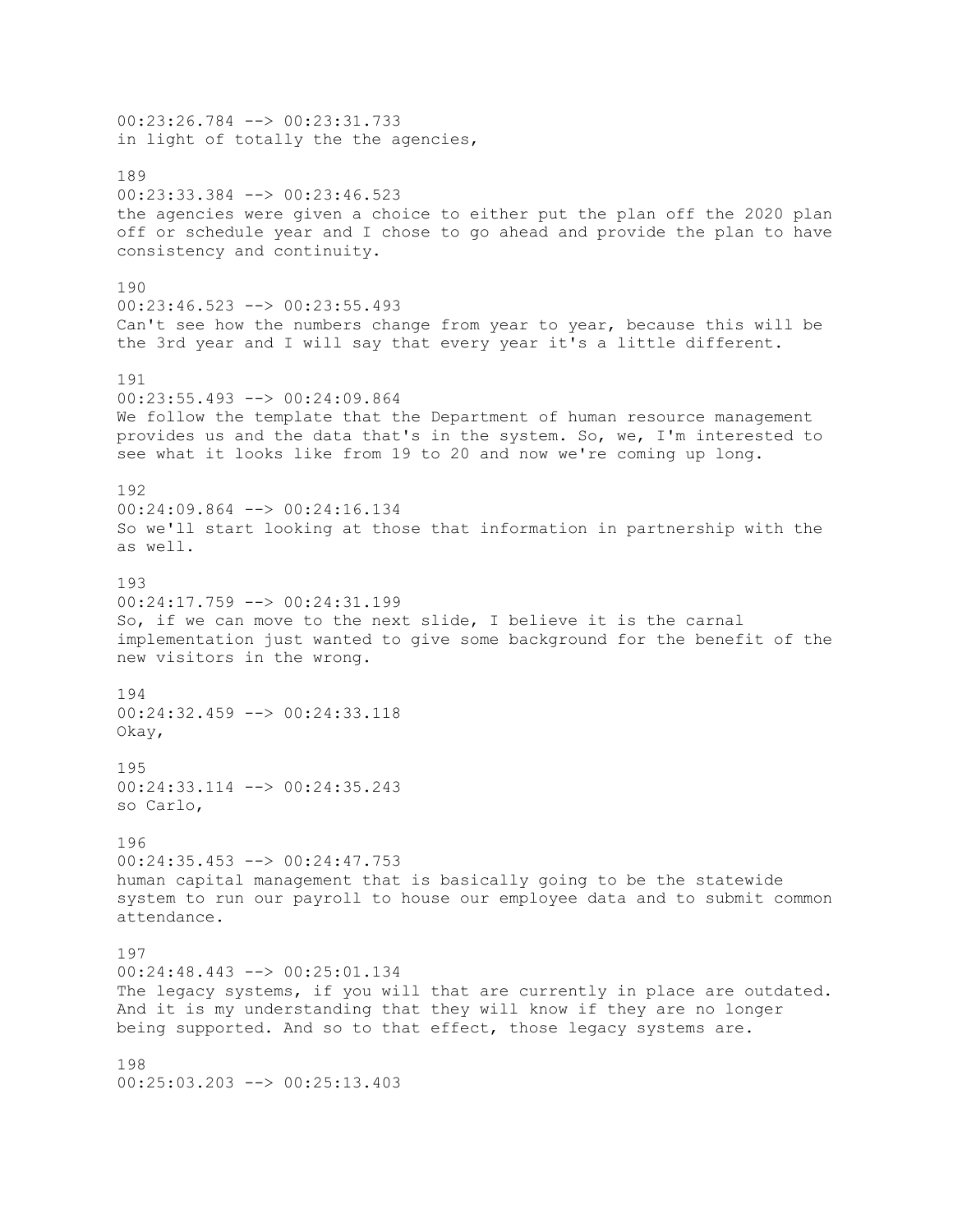I guess you can call it a green screen mainframe, 30 to 70. so actual 1 will be excited to use something more in line with technology. 199 00:25:13.703 --> 00:25:18.624 You will be able to run better reports that we couldn't get before. 200  $00:25:19.259$  -->  $00:25:29.663$ And this is on a PeopleSoft platform, there is a team in place a part of the carnal implementation team. The team spans HR payroll. 201 00:25:30.594 --> 00:25:38.183 We have a awesome project manager and  $I$  T, and she keeps us on track accounts the accounting department. 202 00:25:39.564 --> 00:25:52.433 I don't remember budget as a part of that in case. I did mention you charges to my hand, but this, this, this new system is statewide. 203 00:25:52.433 --> 00:26:01.493 This is not just just for Virginia State University. This is statewide, and I'm more than happy to. I'm just very excited and look forward to it starting. 204 00:26:02.489 --> 00:26:06.628 The last slide, I believe, um. 205  $00:26:06.628$  -->  $00:26:10.558$ Is giving you a peak inside of our.  $206$ 00:26:11.759 --> 00:26:15.239 Thank you. And. 207 00:26:15.239 --> 00:26:25.888 I have a body count 14. I have 14. yes. Before I make it that just that is telling you that we're working. 208 00:26:26.814 --> 00:26:33.683 We are working partner we're working support. We're here for our departments. We're here for the president. 209 00:26:33.683 --> 00:26:46.763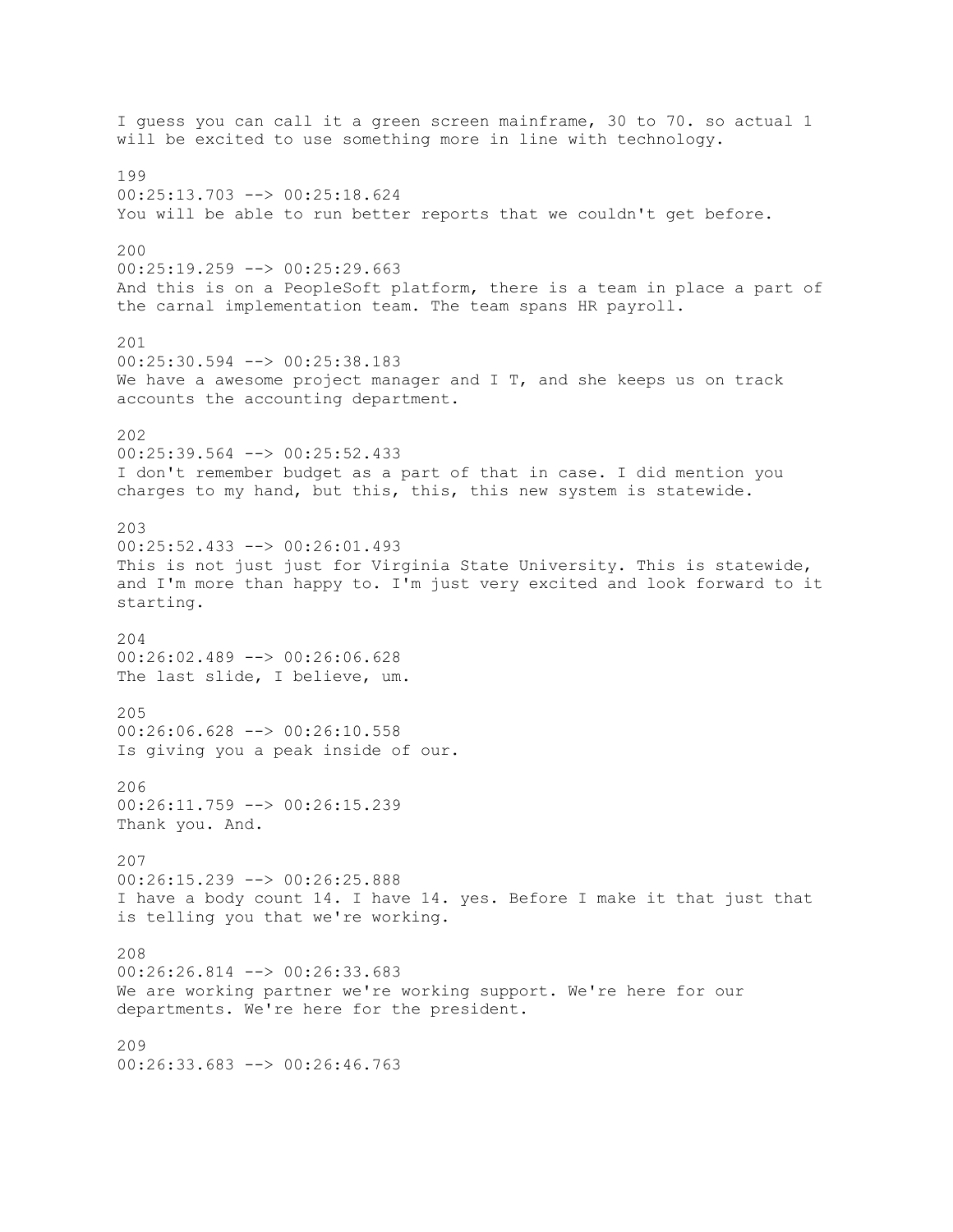We're here for just to continue to keep the university moving, and I can share with you that I am looking at having a conversation with Kevin and president to talk through. 210 00:26:46.794 --> 00:26:53.693 What can we do to look at the vacancies? And my area I will. 211 00:26:54.028 --> 00:26:57.749 Lean to you for any questions. Okay. Sounds. 212 00:26:57.749 --> 00:27:01.378 Conversations this concludes my report. 213 00:27:01.378 --> 00:27:10.648 I was just curious when you say that vacant, are they posted roles or? They're not roles that you're actively looking to fill right now. 214 00:27:11.663 --> 00:27:26.663 The governor, that's a good question. And hi to you. This is born the, the governor in March imposed a hiring freeze and compensation free. So that pretty much stopped. The train for mobile. 215 00:27:27.263 --> 00:27:31.554 We were actually in the in the process of interviewing, and we had this call. 216  $00:27:32.009$   $\rightarrow$   $00:27:33.953$ Interviews so, 217 00:27:33.983 --> 00:27:36.923 once we have the conversation, 218 00:27:37.163 --> 00:27:47.663 let's have the conversation again with my manager with Kevin Davenport we'll look to to kind of go back to the pool if you will and who may be interested before I repost the position. 219 00:27:47.999 --> 00:28:01.163 Did that answer your question? It did and the only other thing I thought is, I stared at the records and data coordinator is, is that a role that maybe a student could fill when they come back to grounds? 220

00:28:01.163 --> 00:28:04.794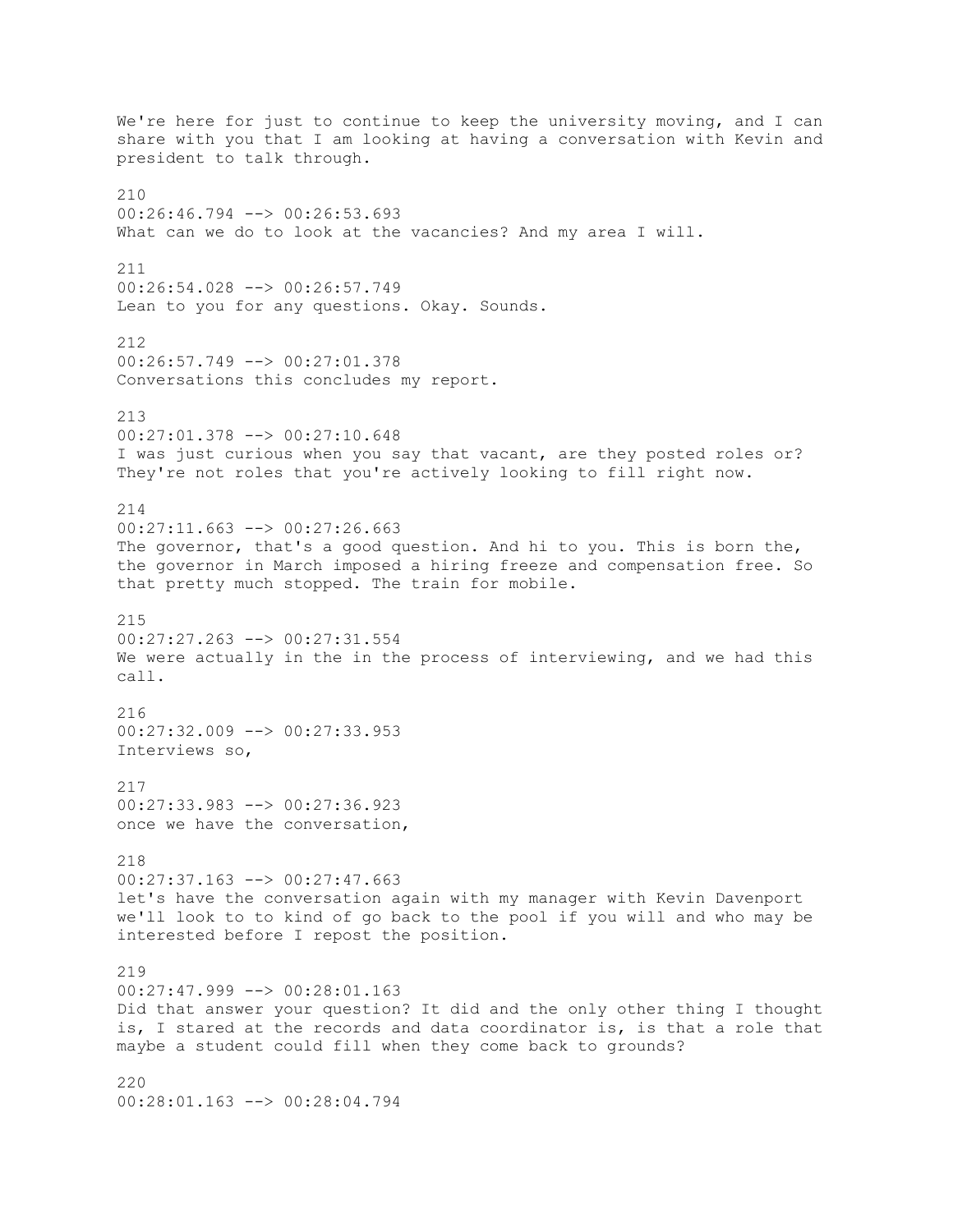Because I'm assuming that involves, like, data entry and sorting. 221 00:28:06.324 --> 00:28:10.192 It actually does involve data entry. 222 00:28:11.003 --> 00:28:25.463 This position was created, because we have so many records that our people dates, and to manage that you need a body to manage that until we can migrate these documents to an electronic system. 223 00:28:26.003 --> 00:28:28.253 I can certainly take a look at that. 224 00:28:29.848 --> 00:28:33.443 But the bad news is here now right? 225 00:28:33.503 --> 00:28:34.104 And so, 226 00:28:36.203 --> 00:28:41.394 once we get some normalcy to that point, 227 00:28:41.814 --> 00:28:43.433 then we can kind of look at it, 228 00:28:43.433 --> 00:28:50.814 but I certainly have to turn actually every year we get requests for interns to come into our office to learn. 229 00:28:50.814 --> 00:28:52.703 H. R. and I welcome them. 230 00:28:56.519 --> 00:29:01.019 Thank you. 231 00:29:01.019 --> 00:29:11.459 Yeah, yeah, I have a question. Could you tell me how is your office being impacted by these vacancies? 232 00:29:11.459 --> 00:29:18.358 And the 2nd part has the 2nd part deals with the conversations that you mentioned.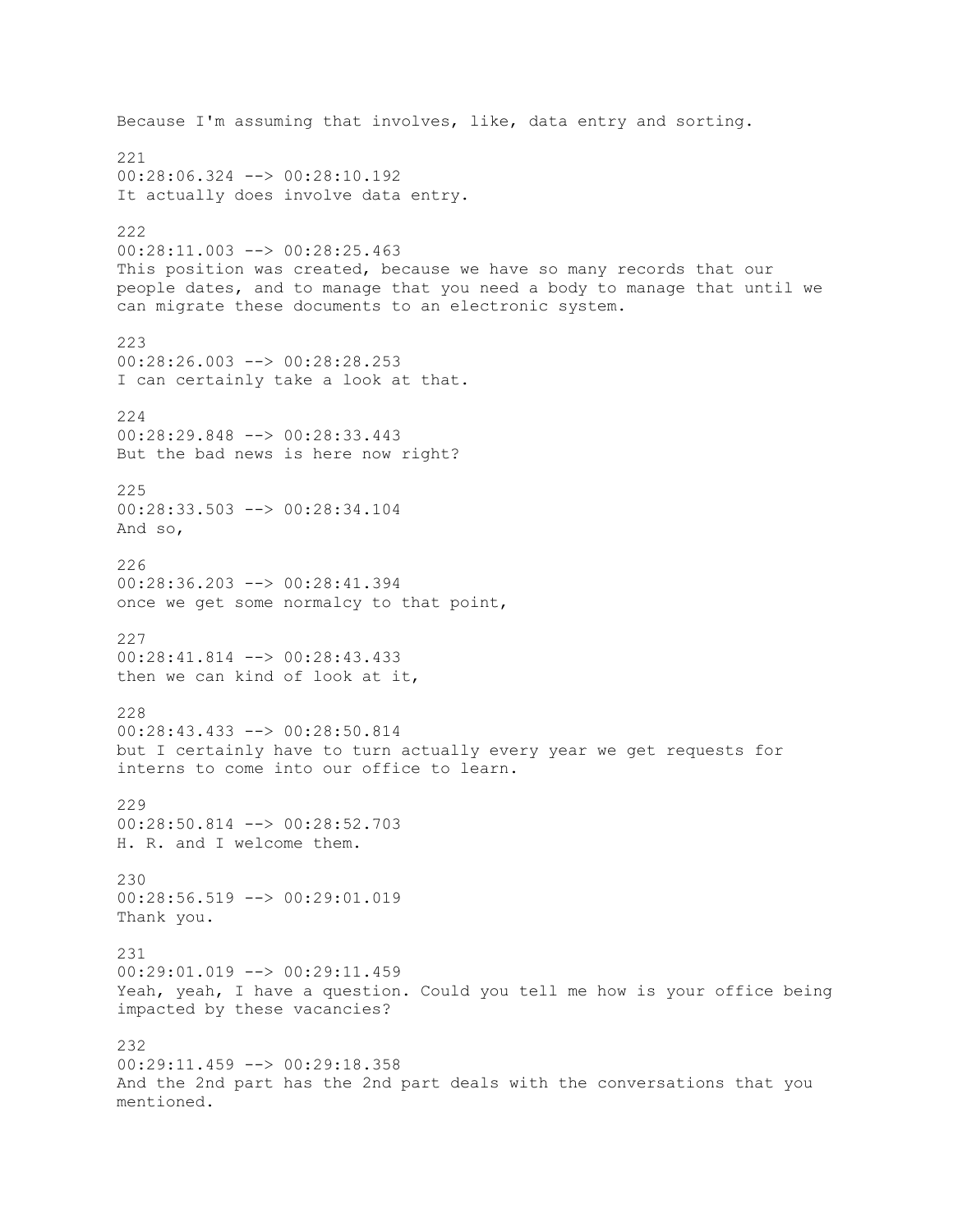233 00:29:18.358 --> 00:29:25.229 What Mr Davenport about these vacancies, could you give us a little more information about that? Please. 234 00:29:25.253 --> 00:29:37.763 Sure, so what I've had to do is have to have a conversation with my staff to start thinking out no silos for working together, cross functional team. 235 00:29:38.634 --> 00:29:50.064 So we're we've been impacted by doing additional duties. And I'm sure we're not the only department that are doing additional duties and we're just 1 of those. 236 00:29:50.723 --> 00:30:04.763 My team, I will tell you, they have thrown the anchor down and started working hard. And they realized that we still have to keep Virginia state moving, even if we're virtual. I do have that conversation with Kevin. Kevin is very supportive of staff. 237 00:30:04.763 --> 00:30:11.243 I will say that. And once, once I told him that, hey, my team is working. We're doing these things. 238 00:30:11.243 --> 00:30:25.644 We've done these things, we've implemented these things, but I think it would be time to start looking at adding 1 staff member back in a challenge and the most important staff position right now would be the benefits administrator. 239 00:30:25.644 --> 00:30:36.084 Because that does take 2 to Tango. We really do need 2 hands on deck because our benefit structure is such that it has. It's comprehensive.  $240$ 00:30:36.084 --> 00:30:48.384 We're talking about health care retirement and folks that want to talk through those things and benefits is deadlines driven. So we can't miss deadlines when we're doing benefits. Administration. Does that answer your question? 241 00:30:48.719 --> 00:30:57.209 Oh, yes, it does. I just wanted to get a better feel for both of those items that yeah. Okay. So thank you.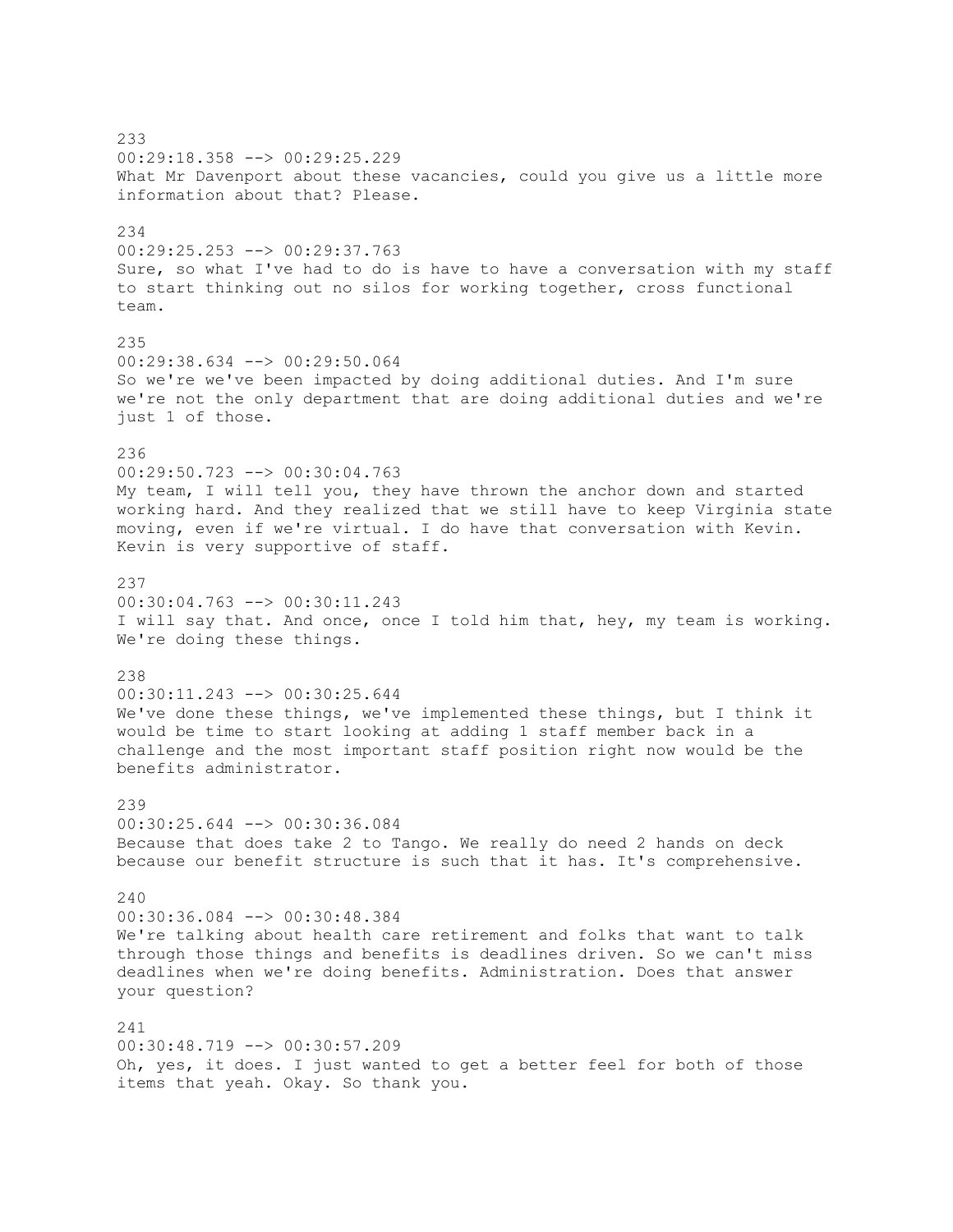242 00:30:57.209 --> 00:31:00.479 Thank you for the question any others. 243 00:31:02.338 --> 00:31:05.398 Yeah, would you, uh. 244 00:31:05.398 --> 00:31:10.528 And your report going forward, could you add the percent completed for your training? 245 00:31:10.528 --> 00:31:15.628 Is that idea of what way you are? 246 00:31:15.628 --> 00:31:30.479 And how you catch up on that I want to compliment you for the, uh, technology improvements and I know that we know we can do online. So we had to so things have changed and we don't have different. 247 00:31:30.479 --> 00:31:34.229 So, what you're doing the same thing that you're forced to make some changes that. 248 00:31:34.229 --> 00:31:37.259 We'll make it technology being use otherwise. 249 00:31:37.259 --> 00:31:41.038 This is. 250 00:31:41.038 --> 00:31:45.388 Uh, I missed. 251 00:31:45.388 --> 00:31:50.548 The part of you explaining who you want to, where you're from, either that for the committee, please. 252 00:31:50.548 --> 00:31:57.598 Okay, I, in human resources at Capital 1. 253 00:31:57.598 --> 00:32:01.888 You wanted me to share. 254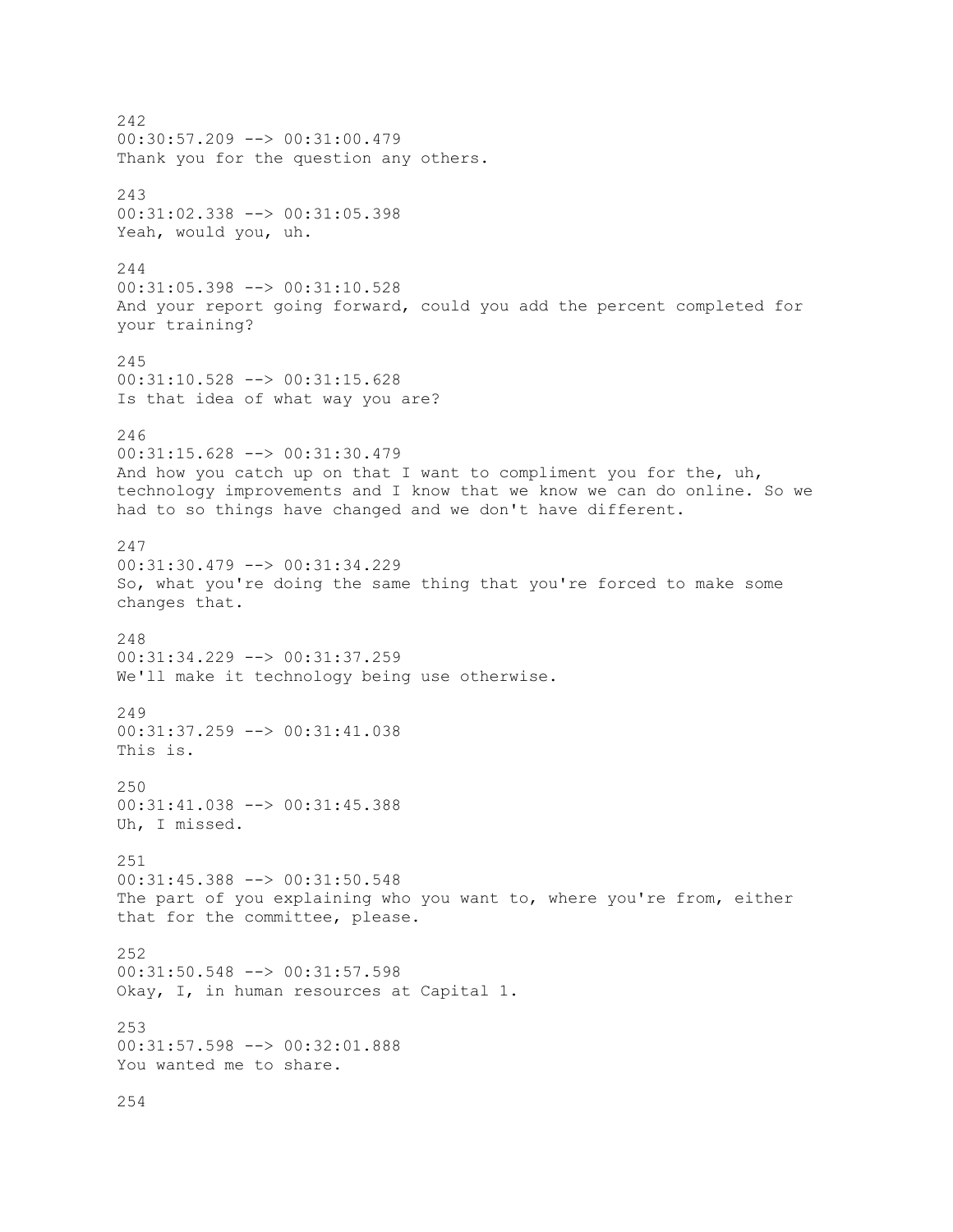00:32:01.888 --> 00:32:04.949 Is that what you wanted me to share? 255 00:32:04.949 --> 00:32:11.068 No, I mean that car, I mean, of the rest of the car. Okay well. 256 00:32:11.068 --> 00:32:17.098 I have worked at Capital 1 for 20 years. I started my career there actually, in technology. 257 00:32:17.098 --> 00:32:21.868 A little bit where I was asking the question around the coordinator, I figured there was data entry involved. 258 00:32:21.868 --> 00:32:29.098 I have been in human resources for 6 years Ali, in Congress, diversity, recruiting. 259 00:32:29.098 --> 00:32:34.169 It's a big part of what I do is helping capital 1 attract. 260 00:32:34.169 --> 00:32:38.249 And retain talent from underrepresented groups. 261 00:32:38.249 --> 00:32:45.959 And prior to being appointed to the board, I also serve them the agency Council for the school of business for everything state as well. 262 00:32:45.959 --> 00:32:54.689 So this is my 1st, 1 of these meetings that been on the board since July. So excited to be here. 263 00:32:54.689 --> 00:32:58.078 And I'm excited to hear the report today. 264 00:32:58.078 --> 00:33:03.388 Thank you, thank you very much a couple more things. Um. 265 00:33:04.798 --> 00:33:09.209 Huron at work with Snyder on a governance tool. 266 00:33:09.209 --> 00:33:14.068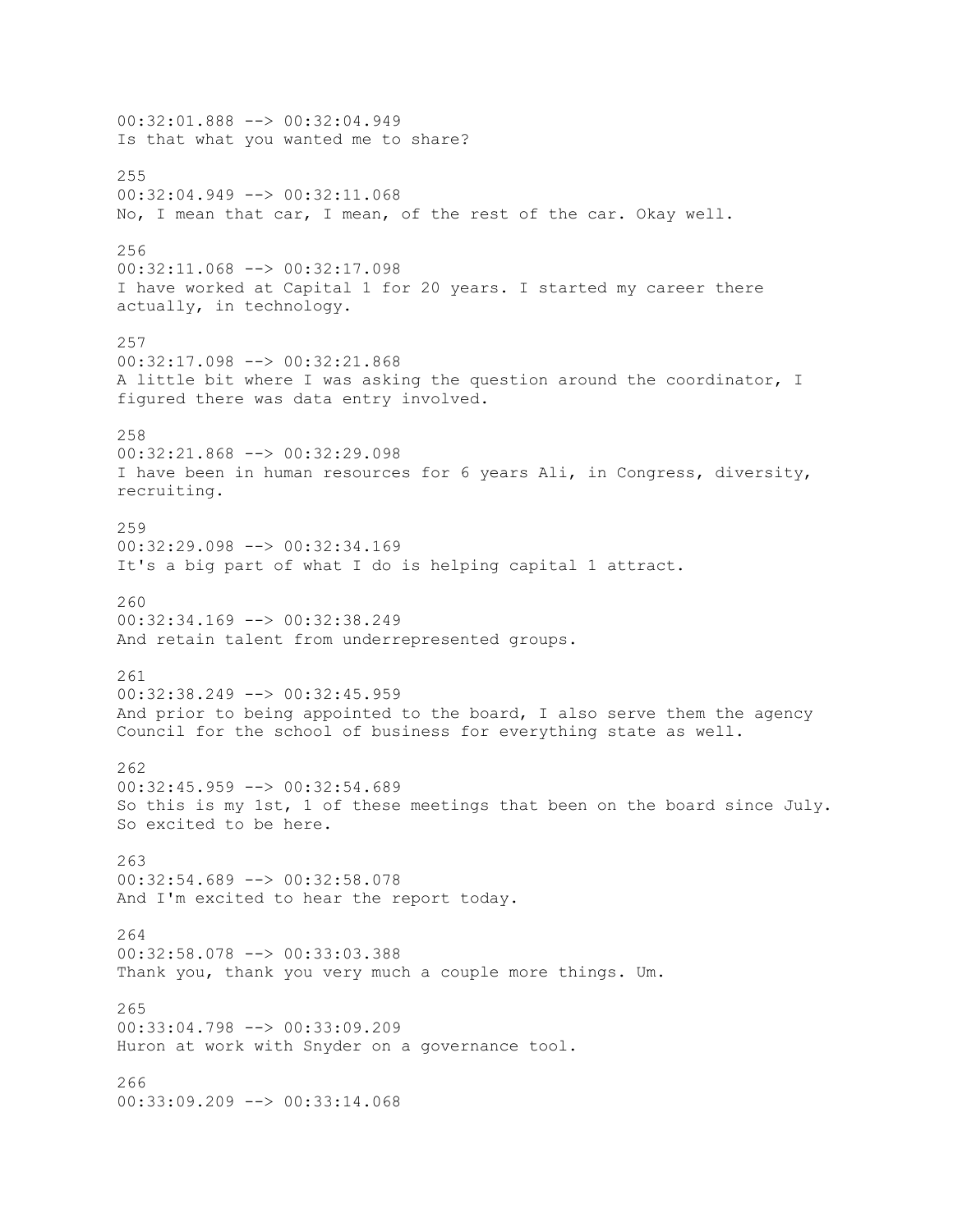And we do that in terms of doing something formal. 267 00:33:14.068 --> 00:33:19.588 Uh, do you want to come in down here on? I just say we're going to move until August. You treat. 268 00:33:24.653 --> 00:33:37.193 Thank you. Thank you. Yes, you said you and Jay are familiar with Alvin ships niner. Ms Gordon. 269 00:33:38.034 --> 00:33:39.834 Dr niner is a. 270 00:33:40.169 --> 00:33:46.078 Is a consultant that we have used for our annual retreat. 271 00:33:46.134 --> 00:33:46.884 And, 272 00:33:47.153 --> 00:33:47.604 uh, 273 00:33:47.634 --> 00:33:50.753 he's even been a bit of an, 274  $00:33:50.753$   $\rightarrow$   $00:33:57.023$ it like a board whisper to us with regards to a board, 275 00:33:57.294 --> 00:33:57.683 uh, 276 00:33:57.713 --> 00:33:59.993 improvement and what, 277 00:33:59.993 --> 00:34:03.023 as we self actualize as a board. 278 00:34:03.773 --> 00:34:12.833 And so we instituted a practice that it looks like we refer to it as the, 279 00:34:13.253 --> 00:34:14.003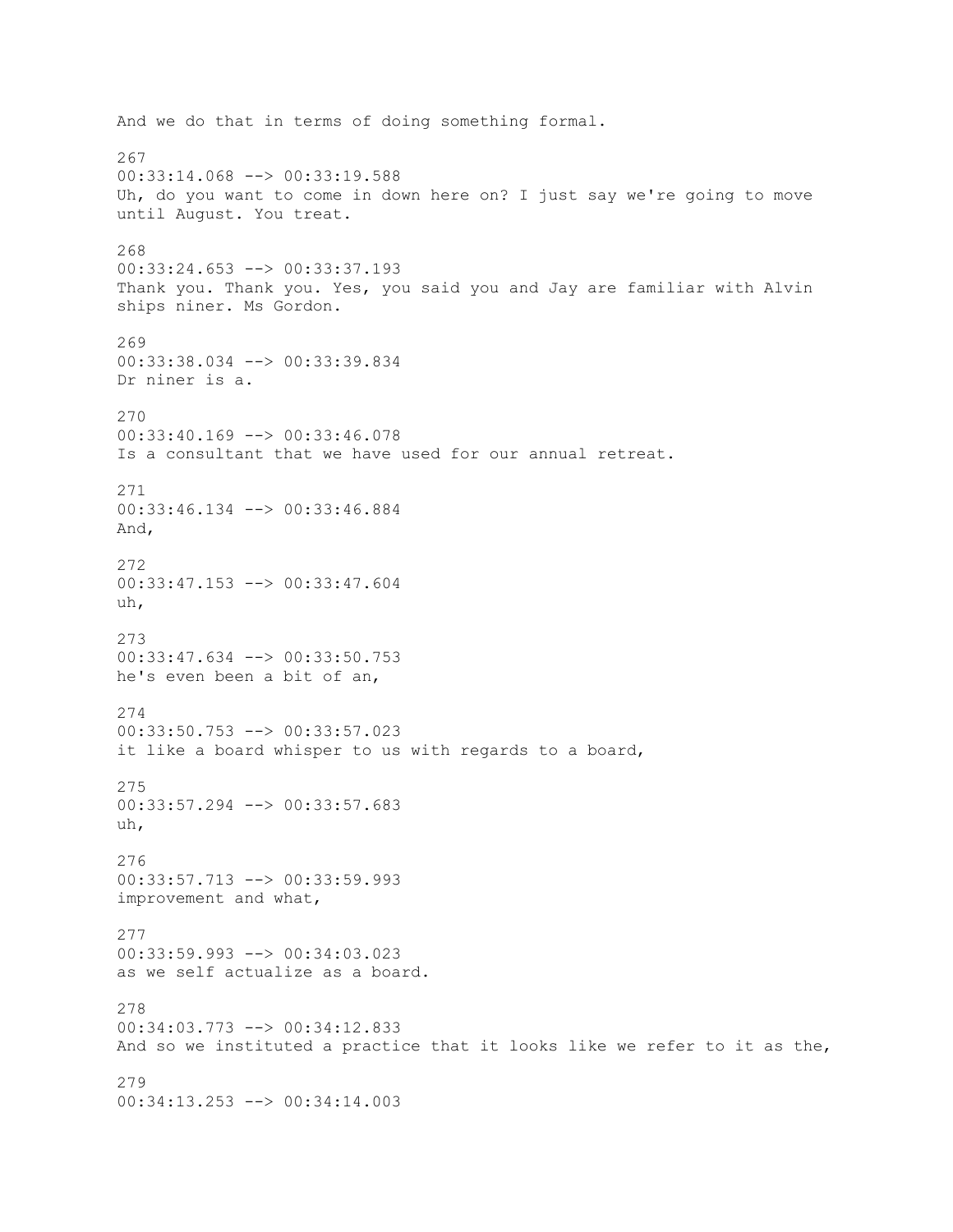the comment, 280 00:34:14.034 --> 00:34:19.583 the comments for the good of the order that we use to, 281 00:34:19.853 --> 00:34:26.273 for board members to give a real time feedback on how we were, 282 00:34:26.333 --> 00:34:28.463 how we were governing. 283 00:34:28.829 --> 00:34:37.349 At the end of our board meetings, I think it has it has been a bit of a casualty to cove. It. 284 00:34:37.349 --> 00:34:40.469 In that we, uh. 285 00:34:40.469 --> 00:34:46.168 We, we haven't done it, but what we are moving towards. 286 00:34:46.168 --> 00:34:53.369 And that what that activity was moving us to was a formal board assessment. 287  $00:34:53.369$  -->  $00:34:57.059$ We, we believe. 288 00:34:57.059 --> 00:35:11.123 That from the executive committee that we are on 1 accord, that yes. Governance is key, which is why governance has been assigned to this committee and what we will. 289 00:35:11.273 --> 00:35:15.443 What we will do is a formal board assessment. 290 00:35:16.193 --> 00:35:27.264 Now, it's a, it's, it's a pretty structured and what I'll call it, call it a low low maintenance effort. 291 00:35:27.923 --> 00:35:35.574 But we'll have to we'll have to engage and Dr,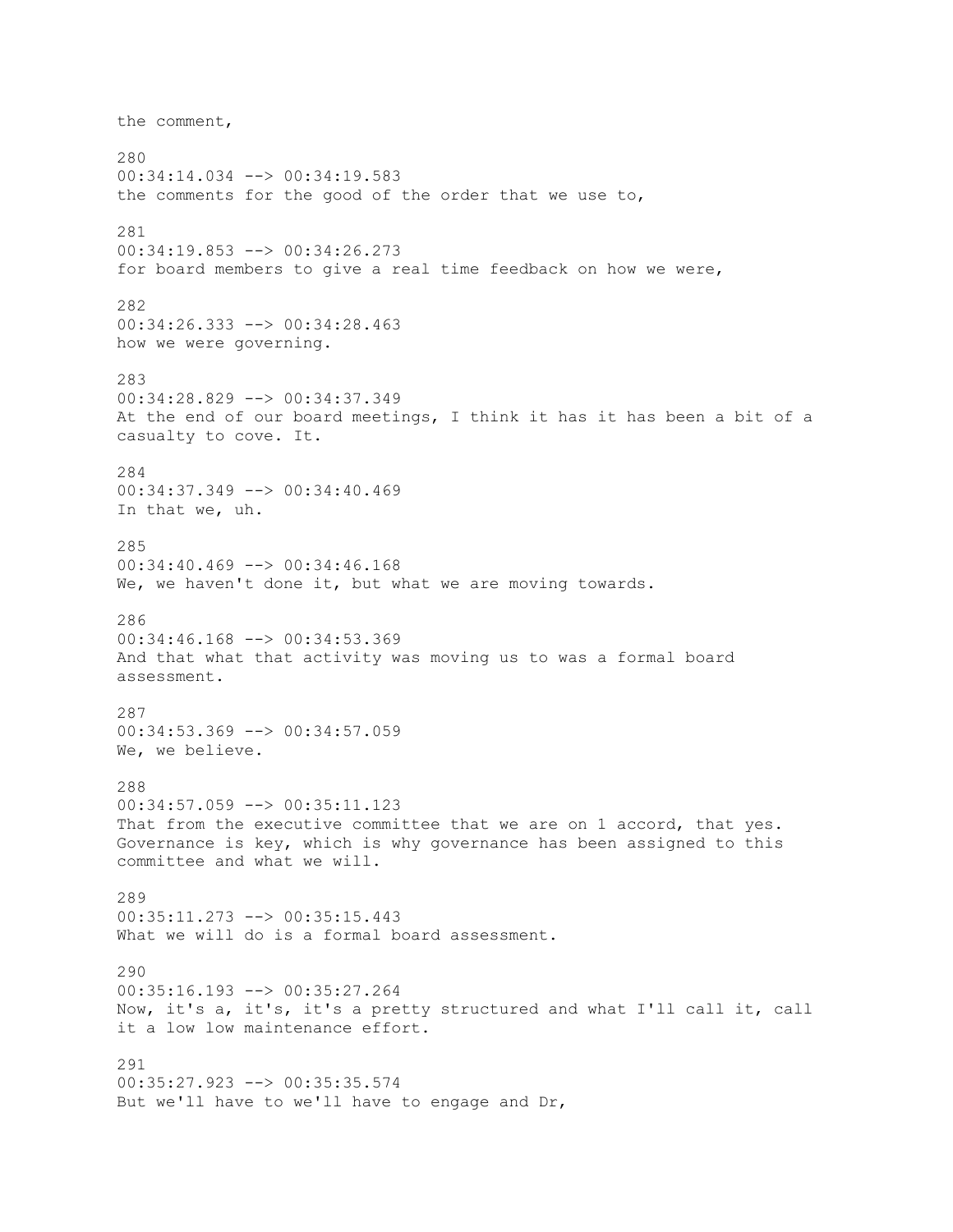292 00:35:36.114 --> 00:35:43.043 because there is a tool to make sure that it's efficient and it doesn't it doesn't it isn't overburdening to the board. 293 00:35:44.668 --> 00:35:57.804 We want to push that because of the priorities right now, but, um, it is, it is coming back and that we may push it to reemerge at our next board retreat. 294 00:35:57.923 --> 00:36:09.233 So this committee will be discussing and formulating the tool and may engage with Dr. as we move forward in preparation for that. 295 00:36:09.539 --> 00:36:14.188 Mr. systems is that enough? 296 00:36:20.153 --> 00:36:31.614 I can't hear you, you're on mute you talked about in terms of governance and that was some sort of tool determine what our gaps are in terms of who's on the board. What type of. 297 00:36:32.009 --> 00:36:45.358 Industry to come from what type of business they come from as well and we've got to start with rose and stuffing in and I think Theresa, and I can work with him to figure out how we bring it back to the board. If that's okay. 298 00:36:45.358 --> 00:36:50.159 And what are we gaps some existing? We can figure out how we could close those gaps. 299 00:36:50.159 --> 00:36:55.199 And given our recommendations to the governor, when he's looking for someone for us within the state. 300 00:36:55.199 --> 00:37:03.329 That'd be okay, that is, that is that is correct. All right. Okay. 301 00:37:04.344 --> 00:37:06.954 I'm just chiming in to say that, 302 00:37:07.043 --> 00:37:07.583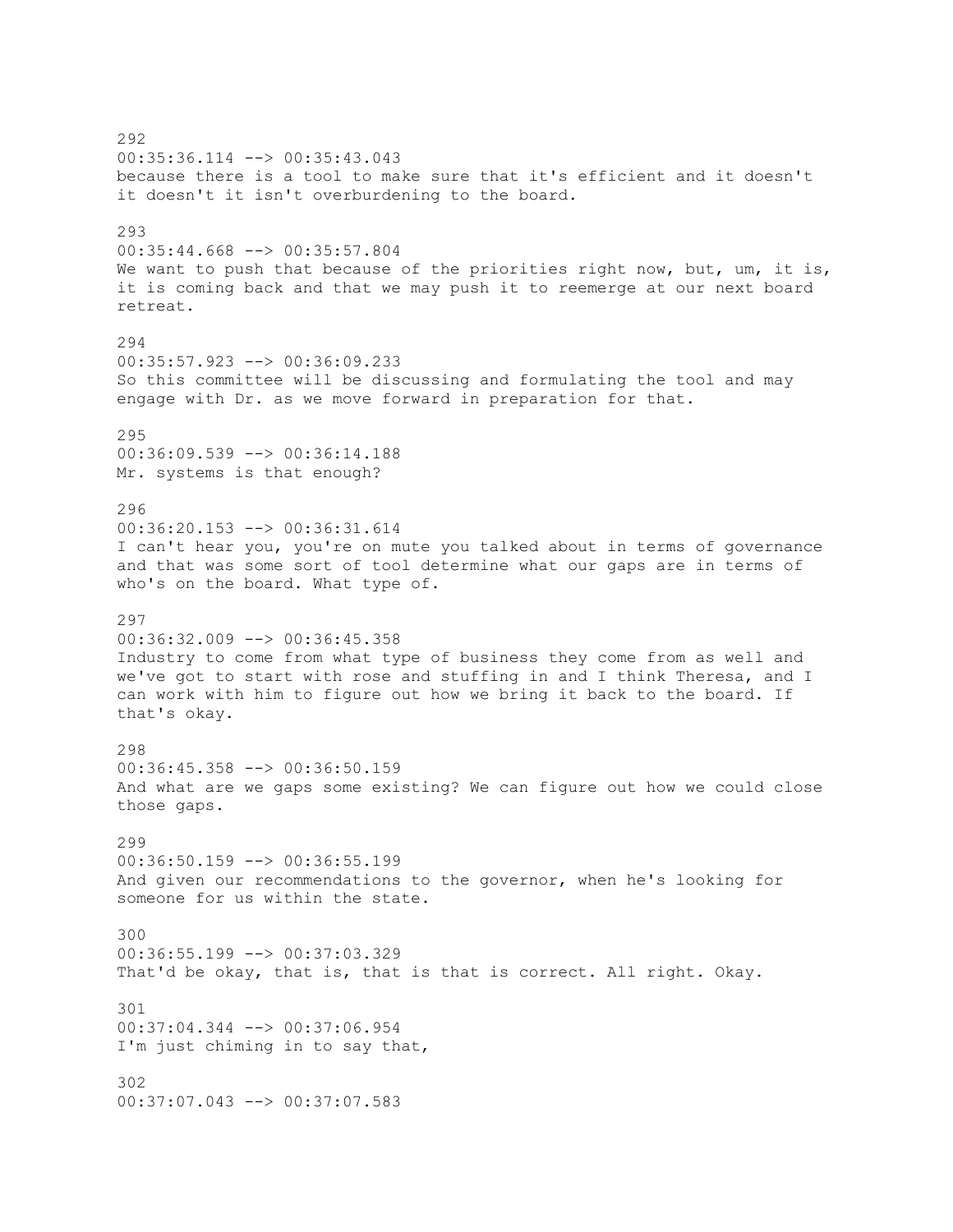um,

303 00:37:08.184 --> 00:37:21.384 what role was just a guideline for forming a matrix of lead skill needs and we had discussed this many times prior. 304 00:37:21.744 --> 00:37:25.974 So that's basically what we're talking about. We can take a look at. 305 00:37:27.509 --> 00:37:32.668 You know what Rob offered and and he gave us. 306 00:37:32.668 --> 00:37:41.849 He gave us a dashboard and we're just going to take a look at all of the things to see where we have skills. 307 00:37:41.849 --> 00:37:49.048 And so that we can make recommendations for the skills that we need to strengthen the board, which needs appointment. 308 00:37:51.773 --> 00:38:03.474 Right, and that's also to based upon the skills that we lose as a result of board members, particular meeting and moving off of the boat. 309 00:38:06.204 --> 00:38:10.494 And I'm assuming we haven't done that before. Like, it's never been like a skills post appointment. 310 00:38:10.858 --> 00:38:21.659 No, it hasn't been and that was also 1 of the 1 of the tenants that we took from our, our development. 311 00:38:21.659 --> 00:38:34.199 Is that was to be more intentional about just how we, how we staff the board, or how we, how we set the book? What experiences and what what what talents. 312 00:38:34.199 --> 00:38:43.199 Do we need based upon strategic plans and where we see the University, um, going forward. 313 00:38:43.199 --> 00:38:46.739 Do we know of other.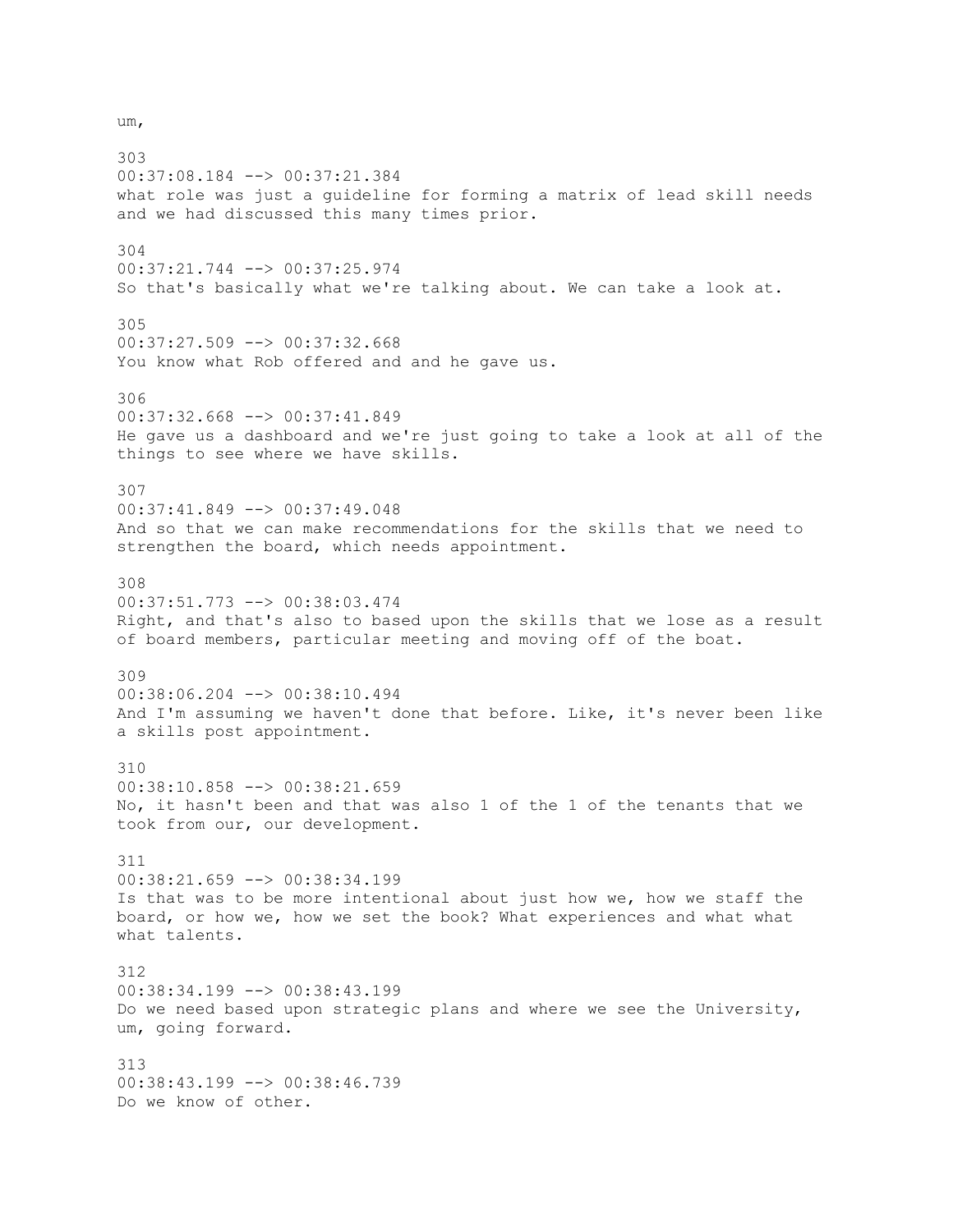314 00:38:46.739 --> 00:38:56.280 Schools do that. Are they very selective looking for certain skill sets for more appointments as well? Or will we be kind of the 1st or unique? 315 00:38:56.280 --> 00:39:06.420 So, we, we know that it has been shared with us that other boards. 316 00:39:06.420 --> 00:39:12.329 Attempted we don't know exactly what other boards do. 317 00:39:12.329 --> 00:39:22.800 We do know that, uh, we were 1 of the early boards to, to pick up the banner of board assessment. 318 00:39:24.054 --> 00:39:38.425 And but we still, we don't know where we would fit in comparison to other other boards, but it's a, it, it's a best practice we use to again. 319 00:39:38.969 --> 00:39:51.659 Who took westford to us as to what what what they think and it's based upon. I think they probably meet every board where they are and they, they make decisions based on their type. 320 00:39:51.659 --> 00:39:57.420 At the time okay. 321  $00:39:57.420$  -->  $00:40:06.119$ Thank you very much. We have 1 we have to go back and do the red says we need to go back and approve the minutes and we'll call vote. 322 00:40:06.119 --> 00:40:09.239 So, can we do that bacteria? Would you take over here? 323 00:40:14.789 --> 00:40:22.889 Okay here I am. Okay so I will do a roll call for approval of the. 324 00:40:22.889 --> 00:40:29.400 Excuse me. 325 00:40:29.400 --> 00:40:36.750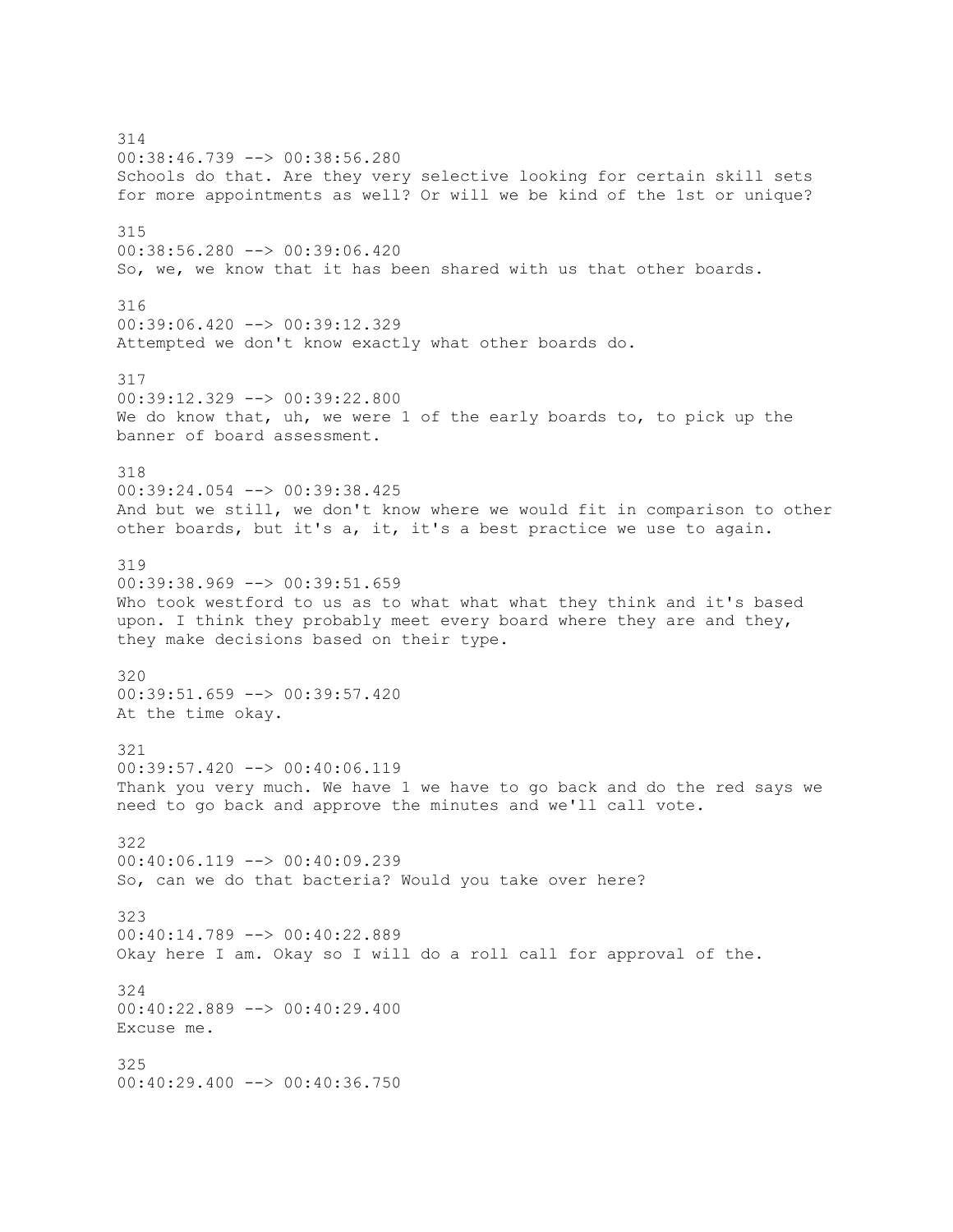I was just checking to make sure it was a motion on the table. Mr. chairman. I'll make a motion to approve those. 326 00:40:36.750 --> 00:40:41.639 2nd, 3rd. 327 00:40:41.639 --> 00:40:46.710 Thank you. 328 00:40:48.204 --> 00:40:53.605 Thank you and actually there was a motion for the agenda, but we did not do the roll call. 329 00:40:54.025 --> 00:41:05.605 So I'll do the roll call vote for the Jennifer, and then to the roll call for the minutes their sessions yes. 330 00:41:06.389 --> 00:41:10.619 Ms. crittendon? Yes the flaming. 331 00:41:10.619 --> 00:41:15.059 Born yes. Mr. 332 00:41:15.059 --> 00:41:25.289 Meyer yes, thank you. And now the roll call for the minutes the success? Yes. 333 00:41:25.289 --> 00:41:29.340 This is great. Yes. 334 00:41:29.340 --> 00:41:35.760 Mr. MS. Gordon. Mr. 335 00:41:35.760 --> 00:41:42.869 And Mr yes, thank you. Thank you. Mr. chairman. 336 00:41:42.869 --> 00:41:51.539 Yes, um, I, I was 1st of all I, I just really want to thank. 337 00:41:51.539 --> 00:41:55.530 Miss Simmons for 2 things 1 a very well put together a presentation.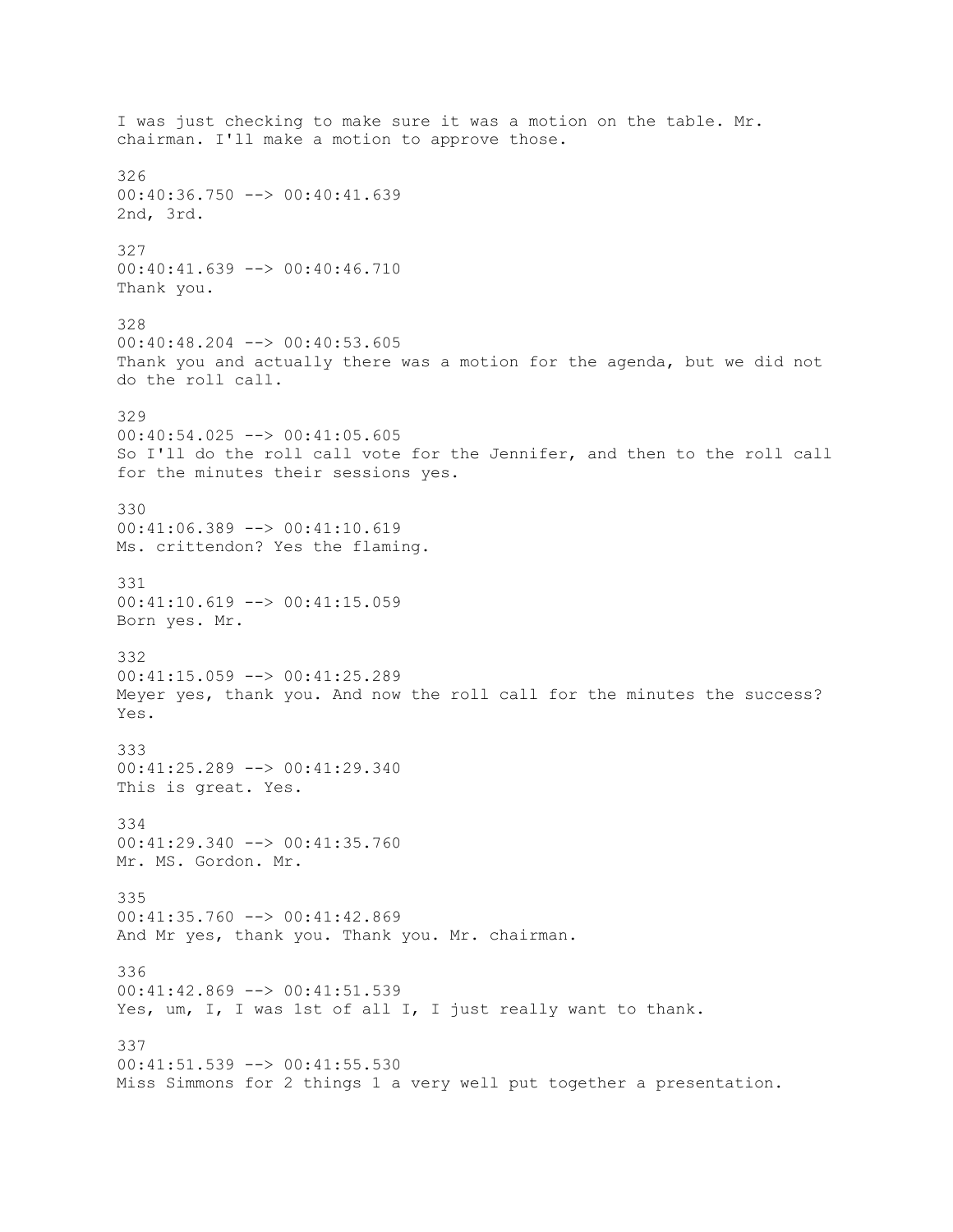338 00:41:55.945 --> 00:42:10.764 Um, but also for her hard work yeah, these, these are difficult times and and we hear a lot about how hard it is to get things done and Tanya, you've done a masterful job that I just I mean, yeah. I'm all about the things you were talking about. 339 00:42:11.724 --> 00:42:24.985 I guess you knew that anyways, but I appreciate the work that you had been doing. I do have 1 question for you to think about if you have something to say on it today. That's great. 340 00:42:25.105 --> 00:42:30.414 Otherwise, maybe the next meeting, but I'm interested as you're making these changes. 341 00:42:30.719 --> 00:42:34.559 And the process that you use to. 342 00:42:34.559 --> 00:42:38.909 Evaluate from a customer perspective. 343 00:42:38.909 --> 00:42:43.500 Whether the changes are having the desired impact. 344  $00:42:43.500$  -->  $00:42:47.159$ So, your internal customers. 345  $00:42:47.159$  -->  $00:42:56.099$ Are they feeling good about these changes? Are they excited about it? Are are they pleased with the progress that's being made and, um. 346 00:42:56.099 --> 00:43:07.045 Yeah, let us know how that goes as well. Okay I can certainly do that. Um, I mean, I can tell you that internally. We're jumping up and down and die. 347 00:43:07.105 --> 00:43:12.054 Right this is where this is where we want to be with the where we want to go, 348 00:43:12.443 --> 00:43:18.114 and I can also share with you that cost apartments and having those conversations about,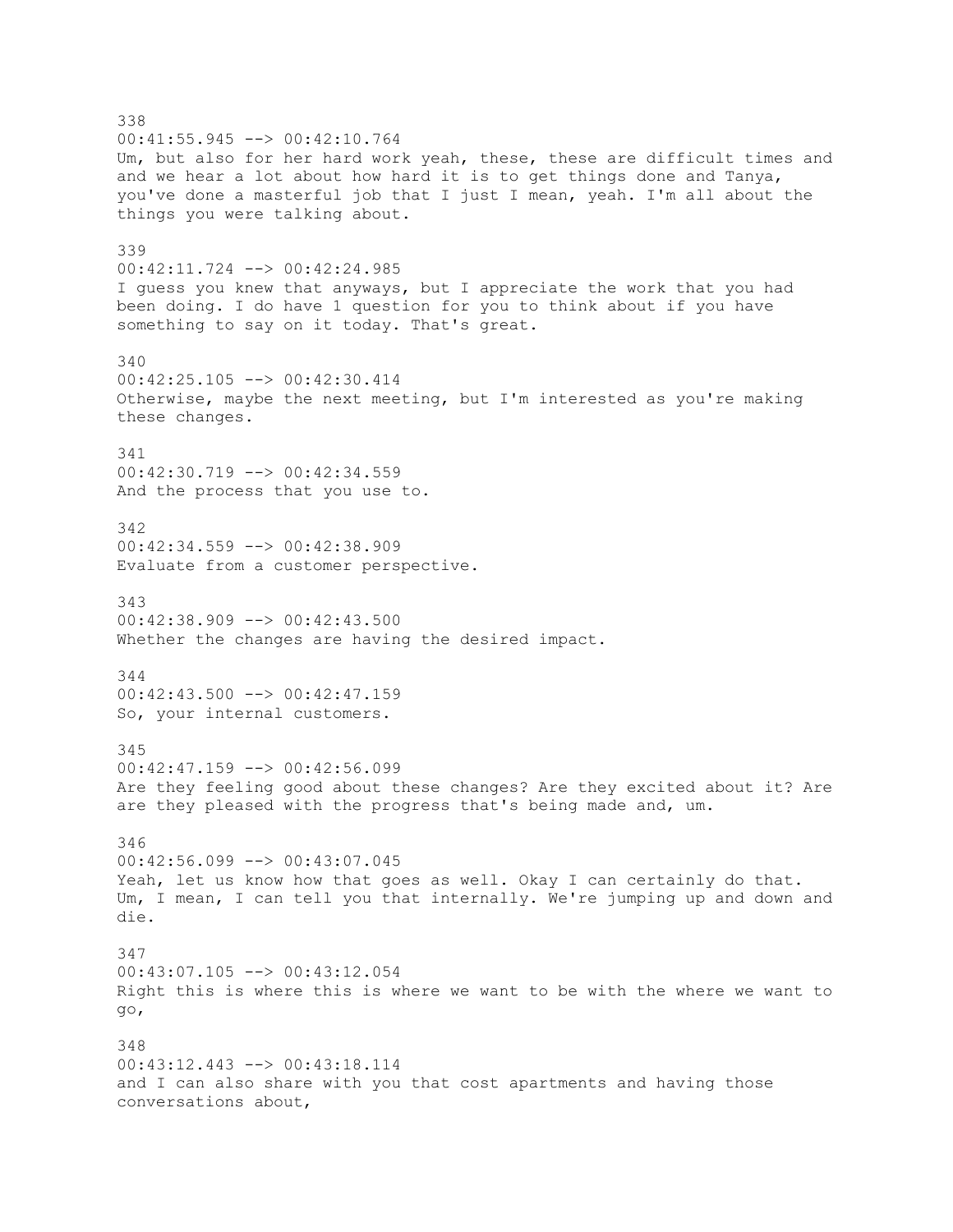349 00:43:18.114 --> 00:43:23.875 how can we help you get energized and ready to use technology? 350 00:43:23.905 --> 00:43:29.514 I'm getting some good feedback, but to your point, I will certainly be glad to kind of. 351 00:43:30.144 --> 00:43:33.324 Kind of put some metrics around that if that's what I'm hearing you say, 352 00:43:34.315 --> 00:43:45.175 because I know I do not know that stuff matters to me and Mr chairman just 1 other thing a chance for it later on. 353 00:43:45.715 --> 00:43:59.545 I really would like to welcome miss Gordon to the team and obviously she brings a lot of talent and experience and thank her for being here. And, uh, also, um. 354  $00:43:59.880$  -->  $00:44:05.909$ Express my appreciation to take capital 1 for allowing her to serve in this fashion that. 355 00:44:05.909 --> 00:44:13.260 Corporate partners mean a lot, but it's great to have you here. I really appreciate it. 356 00:44:13.260 --> 00:44:26.340 Thank you and it took me a minute to realize this is my 1st meeting. So when you introduce yourself on the little slow. 357 00:44:28.494 --> 00:44:38.514 So, yeah, so what I do want to share with you and that was remiss and I guess I was just so gung H\* and ready to do this presentation for you all. 358 00:44:39.025 --> 00:44:49.434 But what I can tell you is that the president is very passionate about his stopping and his staff and so we had a conversation about what other things that we can offer. 359 00:44:49.735 --> 00:44:52.644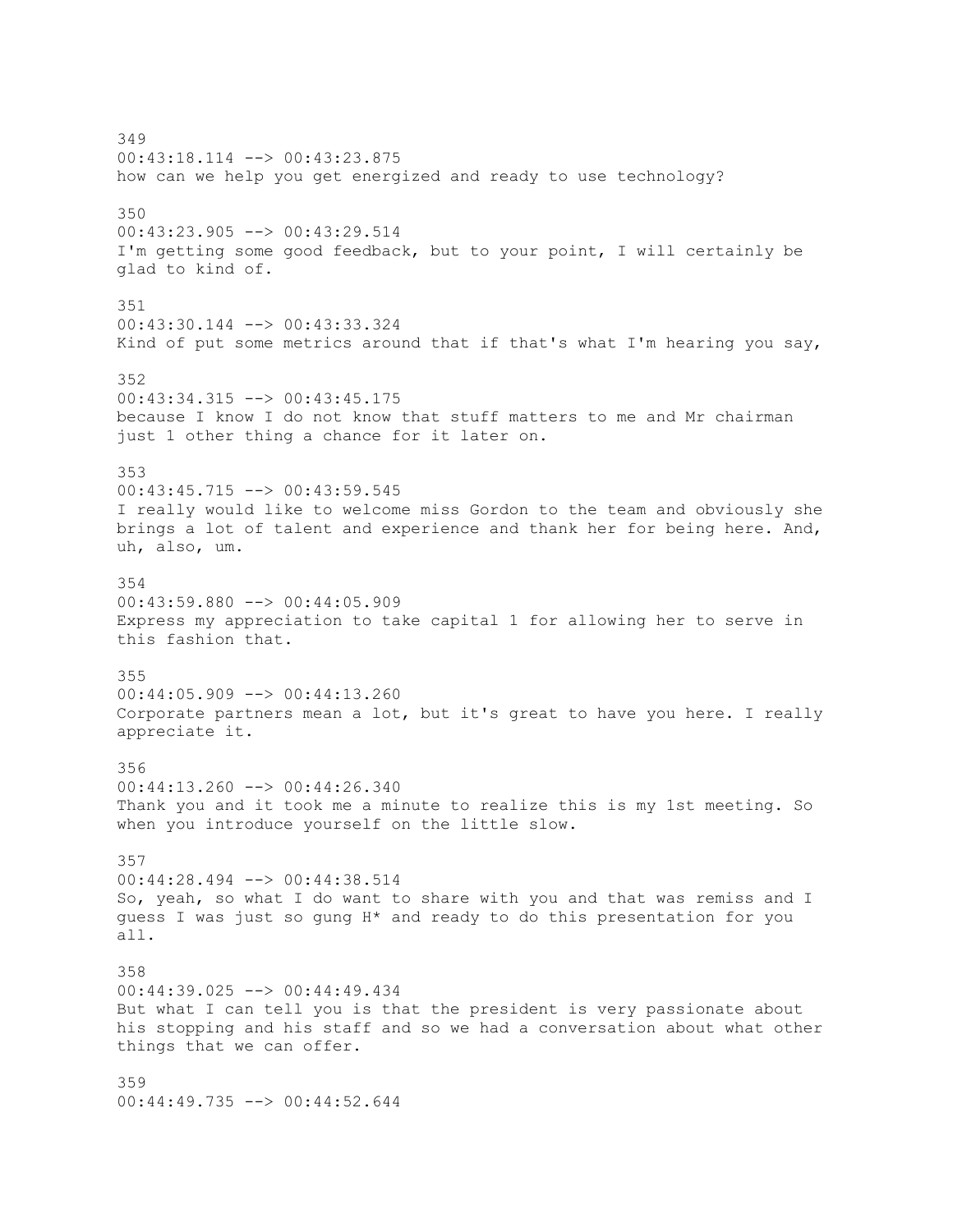I'll put in our benefits package if you will as a university, 360 00:44:53.094 --> 00:44:55.704 and 1 of the things that came out of that was well, 361 00:44:55.704 --> 00:45:03.445 how about we consider a tuition benefit program and so he charged me with going back, 362 00:45:03.445 --> 00:45:04.644 doing some research, 363 00:45:04.704 --> 00:45:11.125 working with other universities and seeing what that looks like so I can tell you that we are not in that point. 364 00:45:11.125 --> 00:45:18.355 Now what's been done with everything? It looks good. I want to thank you for that. 365 00:45:18.385 --> 00:45:19.224 Because again, 366 00:45:19.224 --> 00:45:21.925 I've got great feedback from our constituent groups, 367 00:45:22.735 --> 00:45:24.534 especially faculty staff, 368 00:45:24.534 --> 00:45:27.594 and he's going to just yet I know somebody was on here, 369 00:45:27.954 --> 00:45:34.315 but I'm the staff signature Monica brand and so we're just going through that, 370 00:45:34.315 --> 00:45:42.355 but look for more races amount of offering a bachelor's degree program for staff, 371 00:45:42.445 --> 00:45:45.235 free of charge outside of books.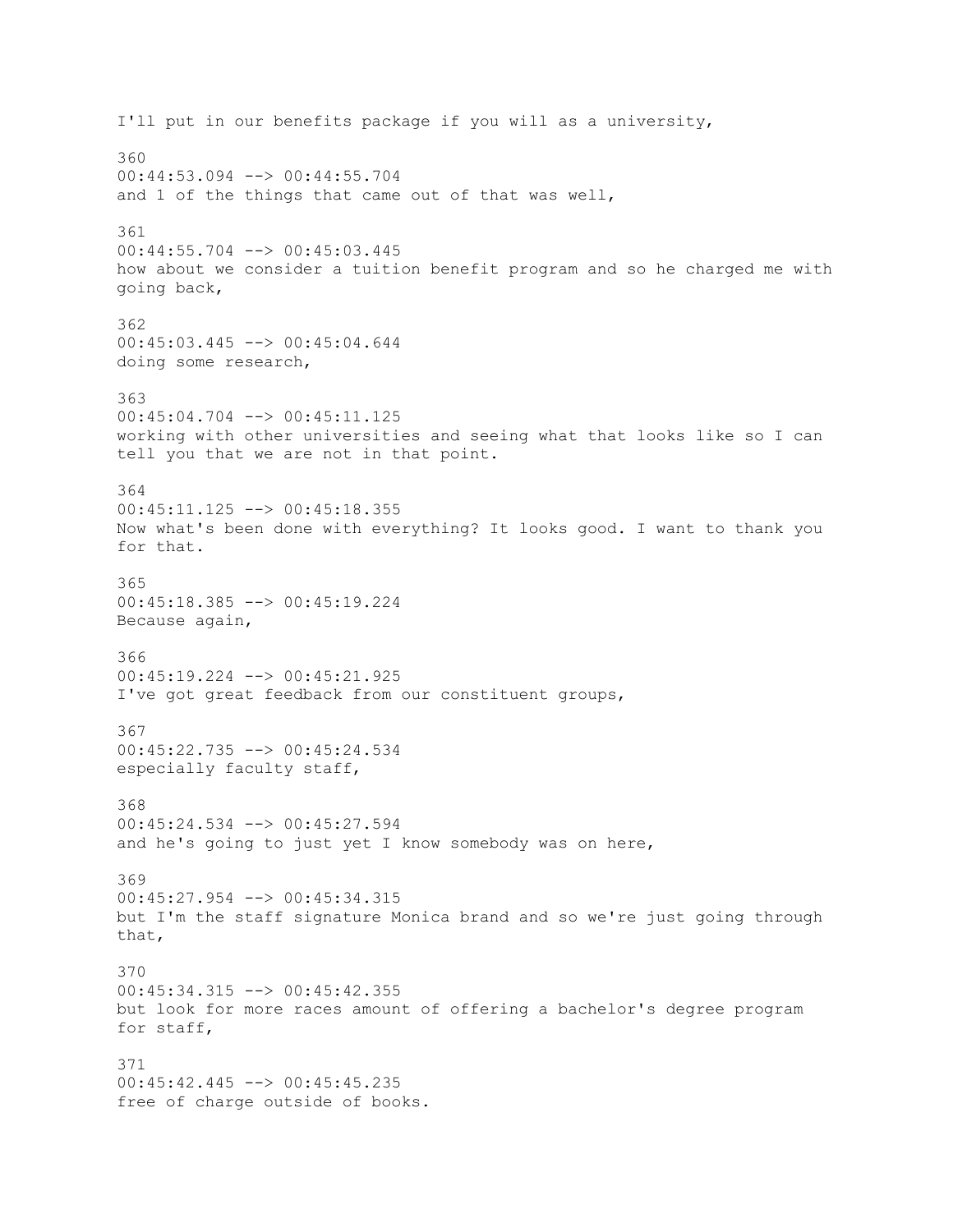372 00:45:48.235 --> 00:45:52.195 This is just another benefit and another way that the president is acknowledging. 373 00:45:53.369 --> 00:45:59.519 That sounds great. Well, thank you. I'm assuming and thank you that the book read that in. 374 00:45:59.519 --> 00:46:13.110 I think it'd be a great benefit as well. Let me close and I want the 3rd time she's done when I met her she was on her way into a program to see from the next. Correct? But she's. 375 00:46:13.110 --> 00:46:18.119 Taking a very important stand in terms of making each are important to the rest of the staff. 376  $00:46:18.119$  -->  $00:46:25.050$ Sometime later, I can be a hidden mystery and something that can be a pain and. 377 00:46:25.050 --> 00:46:31.320 I have a strong organization for a long time. 378 00:46:31.320 --> 00:46:35.130 Making it inserted so back into the organization is important. 379 00:46:35.130 --> 00:46:40.050 And I think you just slowly giving them tools and that direction and ideas that benefit them. 380 00:46:40.050 --> 00:46:47.909 And therefore it becomes important, so, even wait. So, Kevin to kudos employee to sign it. 381 00:46:49.045 --> 00:47:02.784 Thank you, I appreciate that too. Before we kind of churn 1 to say, thank you to MS Simmons as well. They've really been a pleasure working with her and as you could imagine. 382 00:47:03.210 --> 00:47:13.199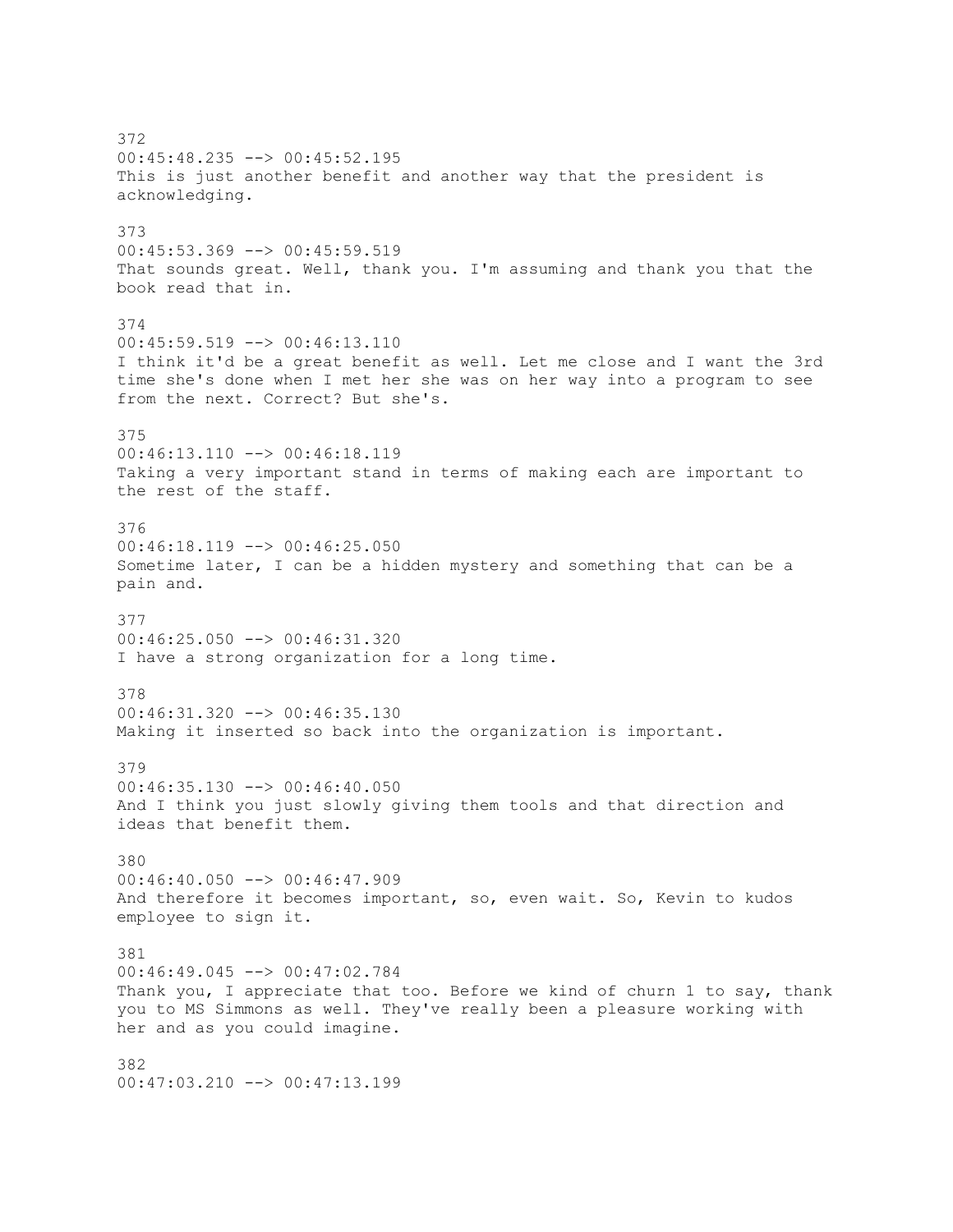Really appreciate all of the focus on process improvements and making things electronic and paper free. So she's bought a different sense of energy to that. 383 00:47:13.199 --> 00:47:16.980 And, um, and I think we're all going to be much better for it. 384 00:47:18.715 --> 00:47:31.525 I met her in the office, she could get in there, cause too much paper on the floor, the Stone age into the technology to appreciate that. Mo, and what I'm supposed to do. 385 00:47:31.585 --> 00:47:33.085 I'm sure you will give her that support, 386 00:47:34.344 --> 00:47:34.704 so that, 387 00:47:34.704 --> 00:47:35.094 you know, 388 00:47:35.094 --> 00:47:35.605 Kevin, 389 00:47:35.875 --> 00:47:43.764 these initiatives started under me so, 390 00:47:43.764 --> 00:47:44.275 you know, 391 00:47:44.275 --> 00:47:53.244 they're getting done under miss Simmons Simmons and I started oh, 392 00:47:53.244 --> 00:47:53.605 yeah, 393 00:47:53.635 --> 00:47:56.605 I did want to address the resource issue as well, 394 00:47:56.605 --> 00:47:56.994 too.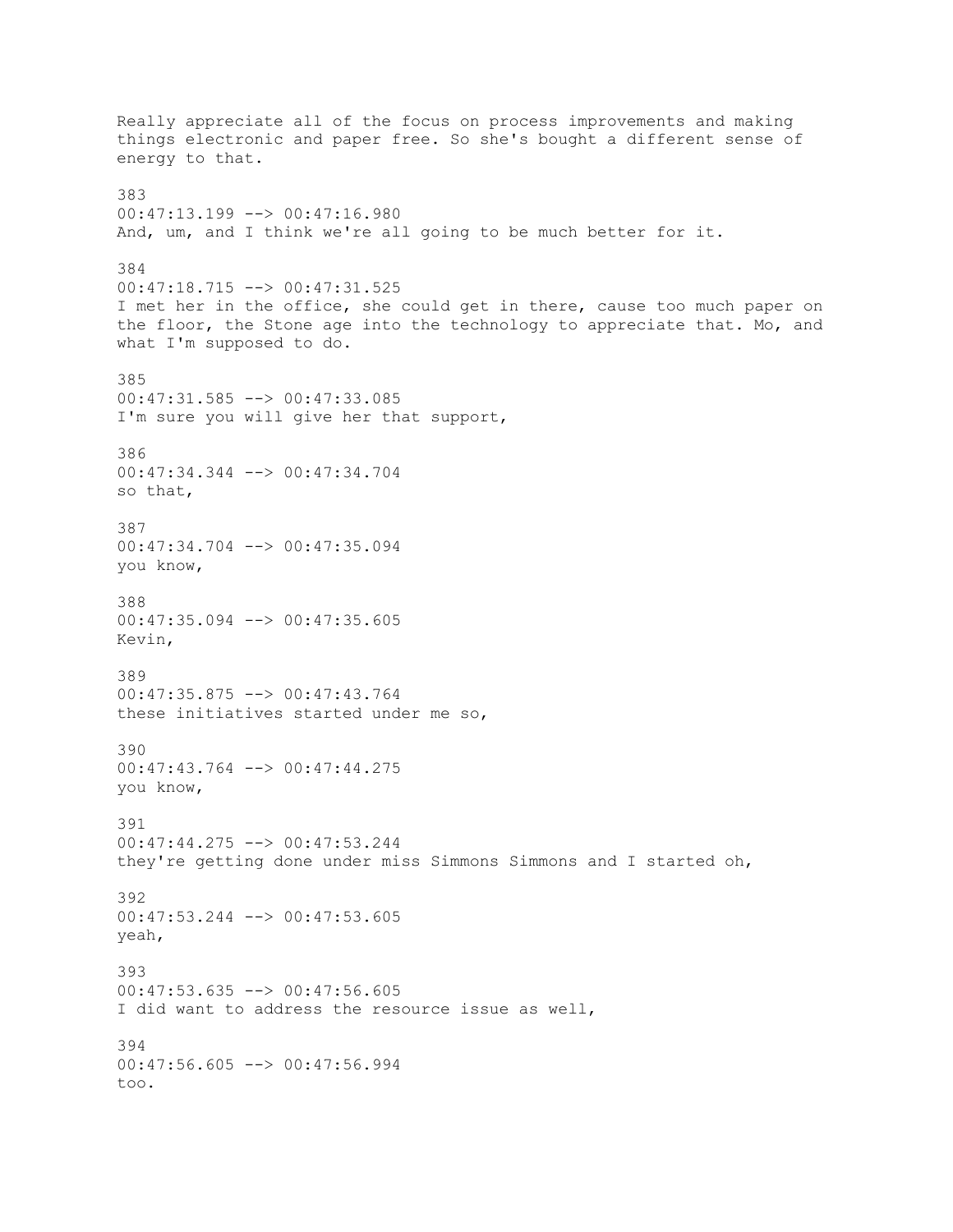395 00:47:57.625 --> 00:48:00.114 We've been working across the board as you all know, 396 00:48:00.114 --> 00:48:01.465 when we had coven, 397 00:48:02.664 --> 00:48:05.605 we had to really put a freeze to a lot of critical positions, 398 00:48:06.144 --> 00:48:07.195 not just an HR, 399 00:48:07.195 --> 00:48:16.735 but in some other areas as well to our president that we've been looking at that and we've been bringing certain positions as needed back online. 400 00:48:17.070 --> 00:48:24.719 So, yeah, thank you very much. Well, get burned important pieces of any business. 401 00:48:24.719 --> 00:48:35.460 Even though people don't appreciate it in many ways, having done that job and been in Asia diversity and all those kinds of things. I know. But we're making progress on purpose. And that's good. 402  $00:48:35.460$  -->  $00:48:41.070$ And all, we're getting a I'm going to ask to move to dismiss this meeting and. 403 00:48:41.070 --> 00:48:44.219 In a 2nd, for that. 404 00:48:45.719 --> 00:48:52.079 Okay. 405 00:48:52.079 --> 00:49:02.280 Seeing that we'll see most of you tomorrow and let's adjourn and have a good weekend. Thank you so much. Okay. Thank you. 406 00:49:02.280 --> 00:49:09.059 Right.